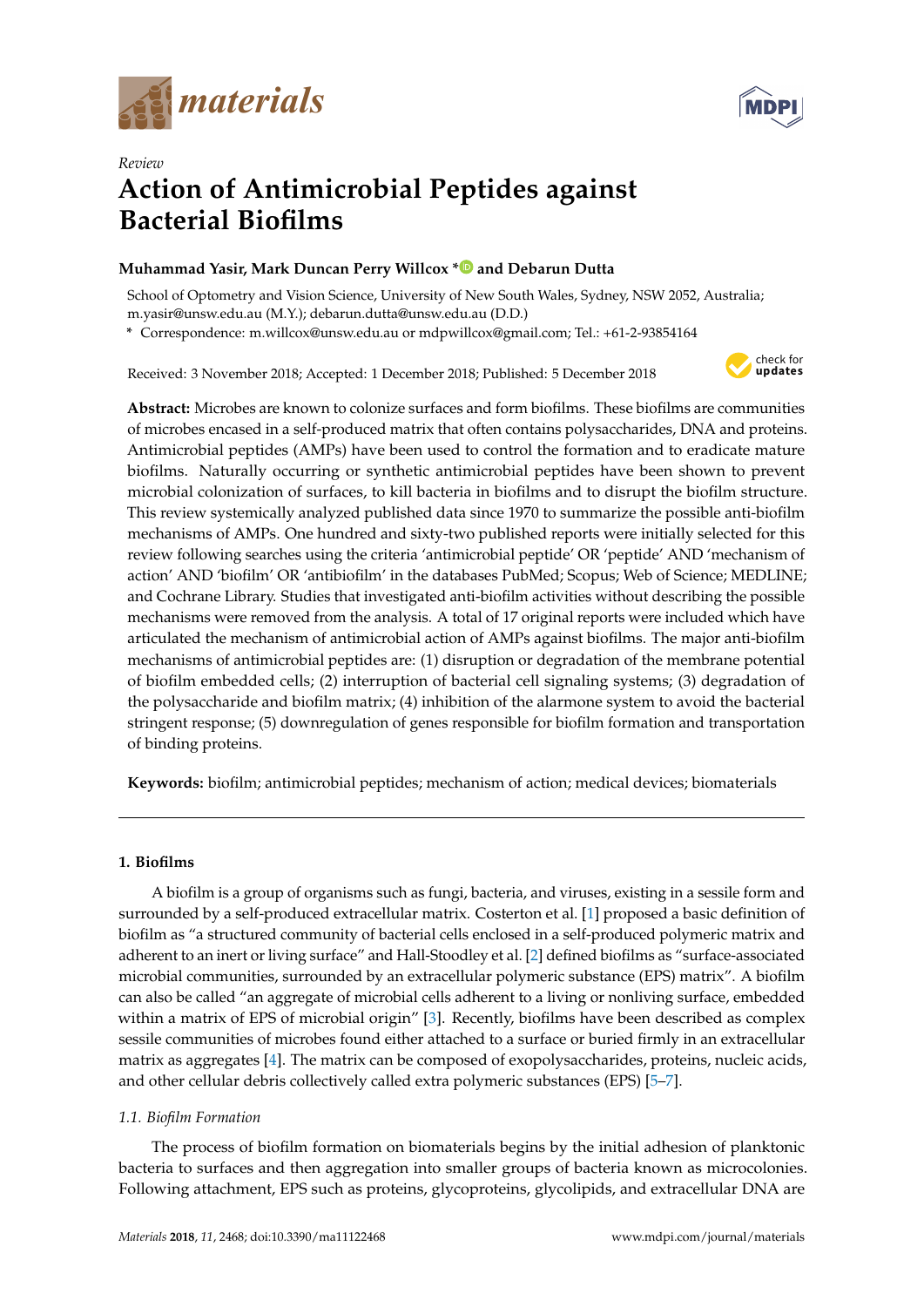synthesized [\[8\]](#page-8-6). Glycopeptides, glycolipids and lipopolysaccharides help to keep the biofilms intact [\[9\]](#page-8-7). In mature biofilms, the microcolonies differentiate into distinct phenotypes which are significantly different in gene expression than their planktonic counterparts [\[10\]](#page-8-8). The differentiation can be triggered by the accumulation of quorum sensing molecules such as N-acyl homoserine lactones that facilitate cell to cell communication [\[1\]](#page-8-0).

Starvation conditions are known to promote the formation of biofilms, and bacteria grown or living under starvation are known to have higher antibiotic tolerance. Biofilm formation can be an adaptation of microorganisms to hostile environments [\[11,](#page-8-9)[12\]](#page-8-10). Under hostile conditions bacteria can activate the stringent response (which can be characterized by the production of "alarmones") by synthesizing the signaling nucleoside guanosine pentaphosphate or tetraphosphate ((p)ppGpp) which can cause the inhibition of RNA synthesis when amino acids are in low concentrations [\[13\]](#page-9-0). RelA and SpoT are homologous proteins that are responsible for modulating intracellular concentrations of (p)ppGpp, often conserved among Gram-negative and Gram-positive bacteria, with a few exceptions such as *S. aureus* [\[14\]](#page-9-1). This stringent response plays an important role in the development of biofilms as mutants lacking RelA and SpoT produce comparatively fragile and antibiotic sensitive biofilms [\[15\]](#page-9-2). The exact role of (p)ppGpp in biofilm formation is not known, but it is likely that hostile conditions trigger transcription of hundreds of genes responsible for altered intracellular metabolism and energy conservation through suspension of cell division [\[15\]](#page-9-2).

Biofilm formation can occur on a variety of surfaces, including living tissues, medical devices, industrial or potable water system piping, or on surfaces in the natural aquatic environment [\[16\]](#page-9-3). Approximately 99% of the microbial world exists as biofilms [\[17](#page-9-4)[,18\]](#page-9-5) and these biofilms are diverse containing a wide range of microbes [\[19\]](#page-9-6). For example, more than 500 types of bacteria are present in biofilms in the oral cavity [\[20\]](#page-9-7).

#### *1.2. Characteristics of Biofilms*

Biofilm embedded cells are not as sensitive to antimicrobials compared with their planktonic counterparts. [\[21\]](#page-9-8) They are highly resistant to conventional antibiotics, up to 1000 times more than planktonic bacteria. This is related in part to the slow growth rate and low metabolic activity of cells in biofilms [\[15](#page-9-2)[,22](#page-9-9)[,23\]](#page-9-10). In addition, the EPS matrix surrounding biofilms, which can make up to 50% to 90% of the total biomass of biofilms, resists the penetration of antimicrobials [\[16,](#page-9-3)[24](#page-9-11)[–30\]](#page-9-12). Moreover, microbes in biofilms can have a high rate of mutation and exchange of resistance genes on mobile genetic elements [\[31,](#page-9-13)[32\]](#page-9-14) which can also lead to increase in the overall resistance of cells in biofilms.

#### *1.3. Biofilm-Associated Infections*

Biofilms pose a serious threat to public health because of their potential to cause biomaterialassociated infections due in-part to the high resistance of biofilms to antimicrobials agents [\[33\]](#page-9-15). About 80% of bacterial infections in humans are caused by biofilms [\[1](#page-8-0)[,12](#page-8-10)[,23\]](#page-9-10). Biofilm mediated infection can be divided into two categories, non-device and device associated infections [\[34,](#page-9-16)[35\]](#page-9-17).

The first category involves biofilm formation on host tissues such as epithelial, mucosal surfaces, and teeth. These can cause infections associated with cystic fibrosis (CF) patients, foot ulcers in diabetic patients, chronic otitis media or rhinosinusitis, chronic prostatitis, recurrent urinary tract infections, and dental caries and periodontitis [\[36](#page-9-18)[,37\]](#page-10-0).

The second category of infections arises due to the microbial colonization of abiotic objects, for example indwelling medical devices such as central venous or urinary catheters, joint or dental prostheses, heart valves, endotracheal tubes, intrauterine devices, and dental implants [\[34,](#page-9-16)[35,](#page-9-17)[38\]](#page-10-1). Microbes can detach from these biofilms and disseminate to the surrounding tissues or to the bloodstream, further exacerbating the infection [\[39\]](#page-10-2). Worldwide production of biomedical devices and tissue engineering-related objects is approximately \$180 billion per annum [\[37\]](#page-10-0). According to current estimates, over 5 million medical devices or implants are used annually in the U.S.A. alone [\[37\]](#page-10-0). About 60–70% of nosocomial infections are associated with biomaterials or implants [\[37\]](#page-10-0). Regardless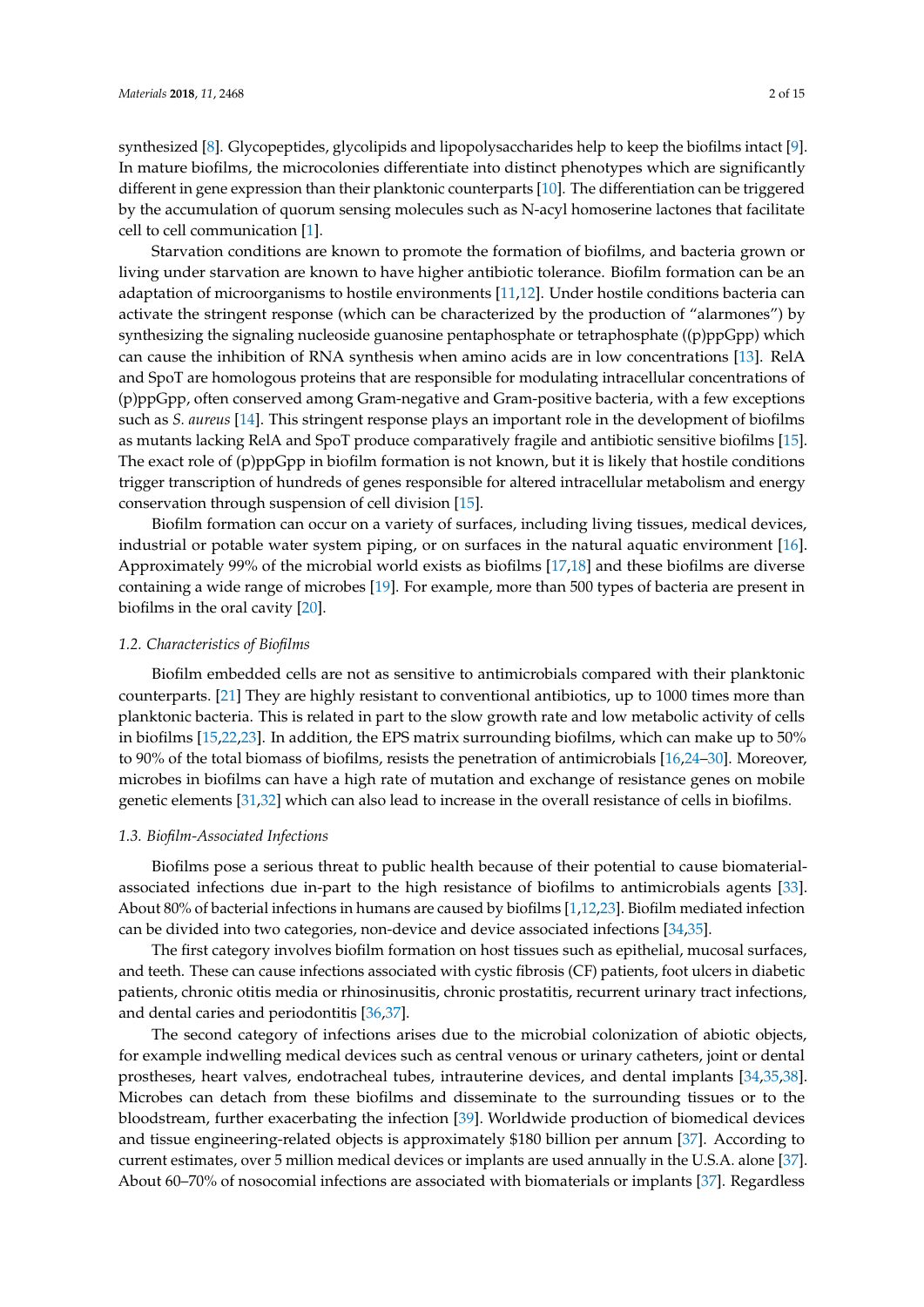of the sophistication of the biomedical implant and tissue engineering constructs, all medical devices are susceptible to microbial colonization and can cause infections [\[40–](#page-10-3)[42\]](#page-10-4). Biofilm growth on medical devices can be extremely difficult to eradicate, with only a few treatment options such as removal of the infected device or use of large doses of antibiotics [\[43\]](#page-10-5). However, this increases treatment costs and may increase the potential for the development of antibiotic resistance and cytotoxicity [\[44\]](#page-10-6). Moreover, removal may not be an easy option for patients with medical devices for critical care such as pacemakers. The clinical significance of biofilm-associated infections and their inherent resistance to antimicrobials urgently demand development of novel anti-biofilm compounds.

## **2. Antimicrobial Peptides**

Antimicrobial peptides (AMPs) have a varying number (from five to over a hundred) of amino acids, most commonly L forms, with molecular weights between 1–5 KDa. AMPs have a broad spectrum of activity ranging from viruses to parasites [\[45\]](#page-10-7). AMPs are generally cationic in nature, and often referred as cationic host defense peptides because of their role in the immune response [\[46\]](#page-10-8). They are also known as cationic amphipathic peptides [\[47\]](#page-10-9), cationic AMPs [\[48\]](#page-10-10), and  $\alpha$ -helical AMPs [\[49\]](#page-10-11). Recently, a few anionic antimicrobial peptides have been reported which have a net charge ranging from −1 to −7, and a length from 5 to circa 7 amino acid residues [\[50\]](#page-10-12). AMPs have been recognized as promising alternatives to conventional antibiotics due to their multiple target sites and non-specific mechanism of action which reduces the chances of resistance development. AMPs exhibit strong anti-biofilm activity against multidrug resistant as well as clinically isolated bacterial biofilms [\[51\]](#page-10-13). AMPs can interfere in the early stages of biofilm formation to prevent the initial adhesion of bacteria to surfaces [\[51\]](#page-10-13). They can destroy mature biofilms by encouraging microbial detachment or killing [\[52\]](#page-10-14). Here we focus on the anti-biofilm action of AMPs against different Gram-positive and Gram-negative bacteria, with emphasis on their mechanism of action.

Based on their secondary structure, AMPs are generally categorized into four groups (1)  $\alpha$ -helical AMPs; (2) β-sheet AMPs; (3) extended AMPs; and (4) cationic loop AMPs [\[53\]](#page-10-15). Alpha-helical peptides are the largest group of AMPs representing 30–50% of all AMPs of known secondary structure [\[54–](#page-10-16)[56\]](#page-10-17). These peptides commonly consist of 12–40 amino acids and contain an abundance of helix stabilizing amino acids such as alanine, leucine, and lysine [\[56\]](#page-10-17). Beta-sheet AMPs usually consist of two to ten cysteine residues that from one to five inter-chain disulfide bonds that help the peptides to form the beta-sheet [\[57\]](#page-10-18). Beta-sheet antimicrobial peptides include the defensin family of peptides [\[58](#page-10-19)[,59\]](#page-10-20). Defensins consist of two to three antiparallel beta-sheets however, in some cases alpha-helical or unstructured segments can be found at their N- or C-termini [\[60\]](#page-10-21). Compared with α-helical antimicrobial peptides, the defensins adopt a globular structure in aqueous solutions [\[60](#page-10-21)[,61\]](#page-10-22). Despite extensive variations in length, amino acid composition and net positive charge, β-strands are observed in all αand β-defensins [\[62,](#page-10-23)[63\]](#page-10-24). Extended AMPs are not folded into α-helix or β-sheet structures. These AMPs often contain high numbers of arginine, tryptophan, proline or cystine residues [\[64\]](#page-11-0). Some of these AMPs can fold into defined amphipathic molecules in bacterial membranes, but often these are not membrane active [\[65\]](#page-11-1). The proline-rich insect-derived pyrrhocoricin, drosocin and apidaecin peptides penetrate membranes and exert their antimicrobial activities by interacting with intracellular proteins such as the heat-shock protein DnaK and GroEL to inhibit the DnaK ATPase and chaperone-assisted protein folding related activities, respectively [\[66](#page-11-2)[,67\]](#page-11-3). Cationic loop AMPs are proline-arginine rich peptides, and because of their high numbers of proline residues, they rarely form amphipathic characteristics and tend to adopt polyproline helical type-II structures [\[68\]](#page-11-4).

### *2.1. Mechanism of Action of AMPs against Planktonic Bacteria*

The mechanism of action of AMPs usually starts by interacting with negatively charged moieties such as lipopolysaccharides (LPS) in the outer membranes of Gram-negative bacteria and lipoteichoic acid (LTA) in the cell wall of Gram-positive bacteria [\[69–](#page-11-5)[71\]](#page-11-6). Once AMPs cross or produce pores in the outer membrane or the cell wall of bacteria, disruption of cytoplasmic membranes occurs followed by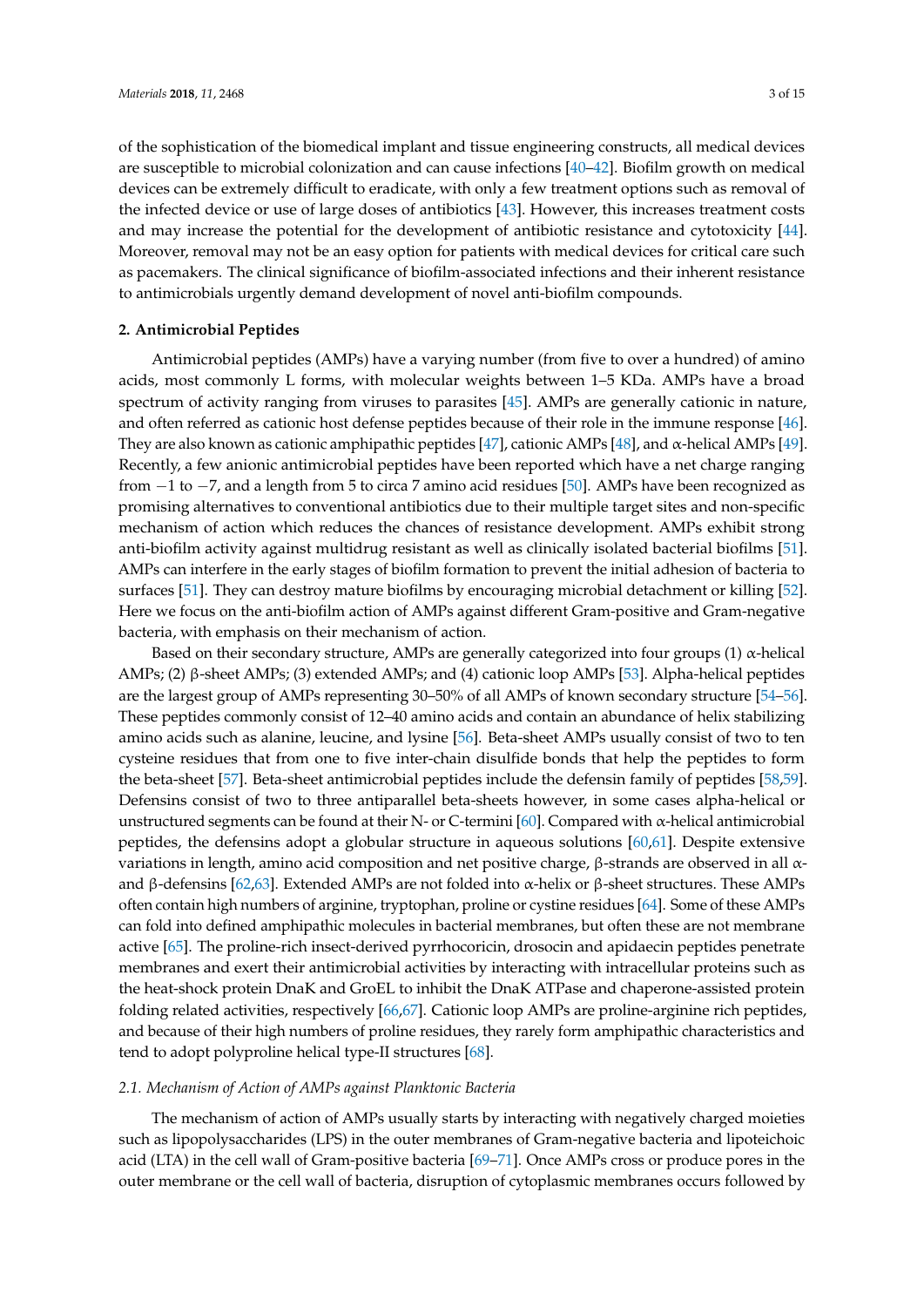cell lysis [\[72\]](#page-11-7). The mechanisms of action of AMPs have been divided into pore-forming and non-pore models [\[73\]](#page-11-8). Pore-forming models include the barrel stave and the toroidal pore models. Non-pore models include the carpet model. AMPs can also inhibit the synthesis of cell walls, DNA, RNA and protein, and activate enzymes such as autolysins that induce autolytic death [\[66](#page-11-2)[,74](#page-11-9)[,75\]](#page-11-10).

## *2.2. Mechanism of Action against Biofilms*

In this review, we systemically analyzed all published data since 1970 to summarize all the possible anti-biofilm mechanisms of antimicrobial peptides. A total of 162 published reports were initially selected for this review following search criteria using 'antimicrobial peptide' OR 'peptide' AND 'mechanism of action' AND 'biofilm' OR 'antibiofilm' in the databases PubMed, Scopus, Web of Science, MEDLINE, and Cochrane Library. The studies investigated the antimicrobial activity of AMPs against a variety of microorganisms. A total of 17 original reports qualified for our review which have articulated the mechanism of anti-biofilm action of AMPs. These reports are included in this review.

Several overlapping anti-biofilm mechanisms of AMPs are reported in the literature. Following careful consideration, we found five major anti-biofilm mechanisms: (1) disruption or degradation of the membrane potential of biofilm embedded cells; (2) interruption of bacterial cell signaling systems; (3) degradation of the polysaccharide and biofilm matrix; (4) inhibition of the alarmone system to avoid the bacterial stringent response; (5) downregulation of genes responsible for biofilm formation and transportation of binding proteins.

Certain synthetic AMPs can rapidly degrade pre-established biofilms of *P. aeruginosa* [\[52\]](#page-10-14). Although the mechanism of biofilm degradation is poorly understood, the rapid destruction of biofilm embedded cells [\[52\]](#page-10-14) may indicate that they act by disrupting the membranes of the bacteria. Table [1](#page-5-0) and Figure [1](#page-4-0) summarize the mechanisms of biofilm inhibition and degradation of various AMPs. Mechanistic studies have tended to focus on the membrane-disrupting properties of AMPs [\[76,](#page-11-11)[77\]](#page-11-12).

## (i) disruption or degradation of the membrane potential of biofilm embedded cells

Three bacteriocins (nisin A, lacticin Q, and nukacin ISK-1) can destroy the membrane potential of biofilm embedded cells of *S. aureus* (an MRSA strain) and can cause the release of ATP from the cells [\[78\]](#page-11-13). An engineered peptide RN3(5-17P22-36) [\[79\]](#page-11-14) derived from the cationic proteins of eosinophil granules [\[80,](#page-11-15)[81\]](#page-11-16) can kill bacteria via membrane disruption. However, this membrane depolarization of cells in biofilms was 2–3-fold less compared with planktonic bacteria at the same concentration [\[79\]](#page-11-14). A frog skin-derived AMP esculentin (Esc (1-21) can permeabilize the cytoplasmic membrane of *P. aeruginosa* PAO1 in biofilms and cause release of β-galactosidase [\[82\]](#page-11-17). However, this effect was slower and did not result in comparable β-galactosidase release compared to its action on planktonic cells [\[82\]](#page-11-17). The AMP (CSA)-13 can quickly penetrate into biofilms and permeabilize the cell membranes of biofilm cells of *P. aeruginosa* [\[83\]](#page-11-18).

### (ii) interruption of the bacterial cell signaling system

Human cathelicidic LL-37 and indolicidin can prevent biofilm formation of *P. aeruginosa* possibly by down-regulating the transcription of two major quorum-sensing systems, Las and Rhl [\[84\]](#page-11-19). Another mechanism by which AMPs have been shown to inhibit the formation of biofilms is by increasing twitching motility in *P. aeruginosa* by stimulating the expression of genes needed for type IV pilli biosynthesis and function [\[84](#page-11-19)[,85\]](#page-12-0). The main function of type IV pilli is to increase the movement of bacteria on surfaces, which may facilitate removal of cells [\[86\]](#page-12-1).

## (iii) degradation of the polysaccharide and biofilm matrix

AMPs can also act on the extracellular polymeric matrix of bacterial biofilms. For example, peptide PI can degrade the EPS produced by *Streptococcus mutans* leading to reductions in biofilms formed on polystyrene or and saliva-coated hydroxyapatite [\[87\]](#page-12-2). An anti-biofilm peptide derived from maggots of the blowfly *Calliphora vicina* can degrade the biofilm matrix produced by drug resistant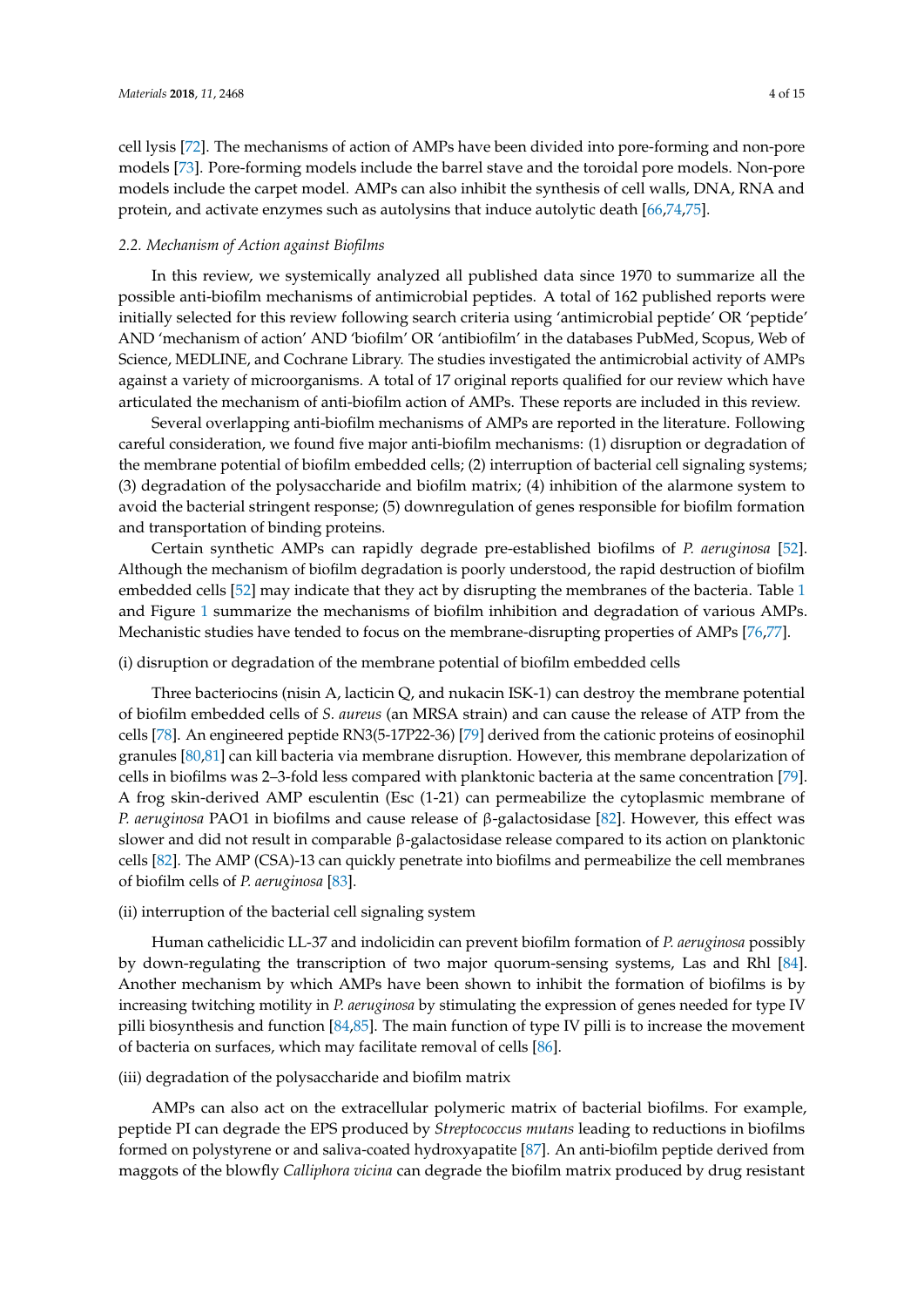Escherichia coli, Staphylococcus aureus and Acinetobacter baumannii but the mechanism of degradation was not investigated [\[88\]](#page-12-3). Human liver-derived antimicrobial peptide hepcidin 20 can reduce the mass of extracellular matrix and alter the architecture of biofilms of *S. epidermidis* by targeting polysaccharide intercellular adhesin (PIA) [\[89\]](#page-12-4). Another peptide S4(1-16) M4Ka, a derivative of S4, has been shown to act against immature *P. aeruginosa* biofilms by disintegration and release of membrane lipids, detachment of bacteria and inhibition of biofilm formation [\[90\]](#page-12-5). The fish derived AMP piscidin-3 has nucleosidase activity and can destroy extracellular DNA of *P. aeruginosa* by coordinating with Cu<sup>2+</sup> through its N-terminus [\[91\]](#page-12-6).

# (iv) inhibition of the alarmone system to avoid the bacterial stringent response Anti-biofilm peptides may act by targeting an almost universal stringent stress response in both

Anti-biofilm peptides may act by targeting an almost universal stringent stress response in both Gram-positive and Gram-negative bacteria [92]. Many bacteria produce the signaling nucleotides guanosine 5'-diphosphate 3'-diphosphate (ppGpp) and (p)ppGpp, that can regulate the expression of a plethora of genes [93,94] and are important in biofilm formation [95]. The AMPs 1018, DJK-5, and DJK-6 can block the synthesis and trigger degradation of (p)ppGpp in both Gram-positive and Gram-negative bacteria, and this can lead to reduction in biofilm formation which in turn increases susceptibility to AMPs [\[15\]](#page-9-2). Some other AMPs such as DJK-5 and 1018 can act on the stringent response in *P. aeruginosa* by suppressing spoT promoter activity [\[96\]](#page-12-11). DJK-5 and DJK-6 can degrade (p)ppGpp on *P. aeruginosa* biofilms to higher extent than 1018 [\[14\]](#page-9-1).

(v) downregulation of genes responsible for biofilm formation and transportation of binding proteins Biofilm formation by staphylococci is an accumulative process which crucially depends upon the synthesis of polysis of polysis of produce interesting intervellular and transportation of binding protein

Biofilm formation by staphylococci is an accumulative process which crucially depends upon the synthesis of polysaccharide intercellular adhesin molecule PIA encoded by icaADBC locus in staphylococci [\[97\]](#page-12-12). Human β-defensin 3 (hBD-3) can reduce the expression of icaA, icaD and icaR genes of Staphylococus epidermidis ATCC 35,984 thereby reducing biofilm f[orm](#page-12-13)ation [98]. AMPs can inhibit genes controlling the mobility of extrachromosomal elements and transport and binding proteins [\[99\]](#page-12-14). A peptide Nal-P-113, can inhibit *Porphyromonas* gingivalis biofilm formation by down-regulating genes such as PG0282 and PG1663 which encode ABC transporter and ATP-binding protein [\[99\]](#page-12-14). ABC transporters have been involved in cell-to-surface and cell-to-cell interactions in biofilms formation [\[100,](#page-12-15)[101\]](#page-12-16). Figure [2](#page-6-0) summarizes the targets sites of representative anti-biofilm AMPs.

<span id="page-4-0"></span>

Figure 1. Anti-biofilm activity and mechanism of action of antimicrobial peptides (AMPs). AMPs effect mainly involve prevention of bacterial attachment and inhibition of biofilm formation or disruption of pre-formed biofilms.  $\top$  activation  $\blacktriangledown$  inhibition.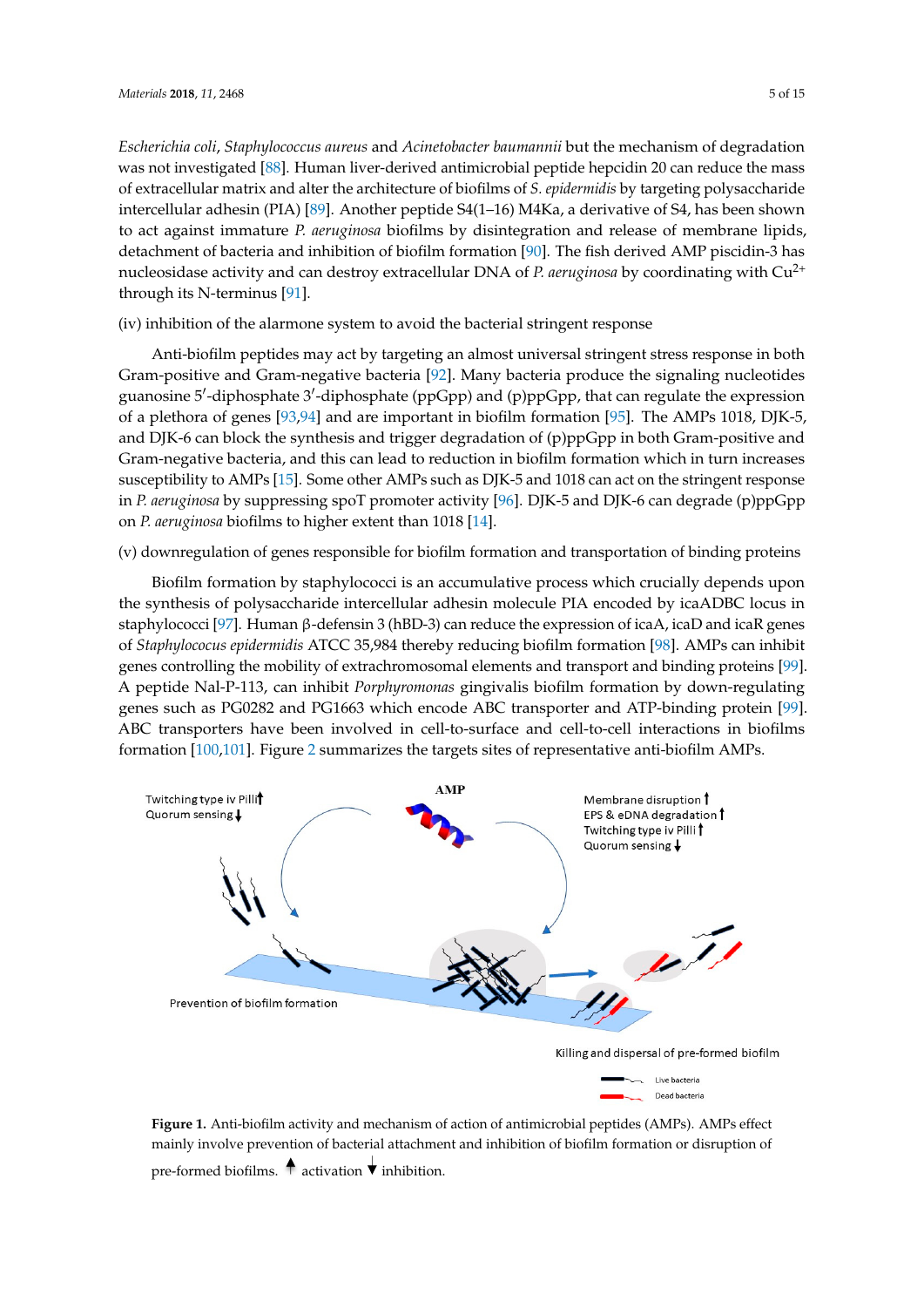<span id="page-5-0"></span>

| <b>AMPs</b>                                     | <b>Sources</b>       | Amino Acids Sequence                                                                                            | Microorganisms                                                                                                    | Proposed Mechanism of Action                                         |          |
|-------------------------------------------------|----------------------|-----------------------------------------------------------------------------------------------------------------|-------------------------------------------------------------------------------------------------------------------|----------------------------------------------------------------------|----------|
| $LL-37$                                         | Human                | LLGDFFRKSKEKIGKEFKRIVQRIKDFLRNLVPRTES                                                                           | Reduces swimming and swarming motilities,<br>Pseudomonas aeruginosa<br>promotes twitching motility, downregulates |                                                                      | [84, 85] |
| 1037                                            | Denovo               | <b>KRFRIRVRV</b>                                                                                                | Pseudomonas aeruginosa                                                                                            | the genes required for biofilm formation and<br>influences QS system |          |
| 1018                                            | Denovo               | VRLIVAVRIWRR                                                                                                    | Pseudomonas aeruginosa                                                                                            | Decrease intracellular (p) PpGpp                                     | $[14]$   |
| Esculentin-1a<br>$(1-21)$                       | Denovo               | GIFSKLAGKKIKNLLISGLKG                                                                                           | Pseudomonas aeruginosa                                                                                            | Disrupts cell membrane<br>[82]                                       |          |
| Nisin A                                         | Denovo               | <b>MSTKDFNLDLVSVSKKDSGASPR</b>                                                                                  | Staphylococcus aureus                                                                                             | Depolarizes cell membrane<br>$[78]$                                  |          |
| lacticin Q                                      | Denovo               | MAGFLKVVQLLAKYGSKAVQMAWANKGKILDWLNAGQAIDK<br>Staphylococcus aureus<br>Depolarizes cell membrane<br>VVSKIKQILGIK |                                                                                                                   |                                                                      | $[78]$   |
| Nukacin ISK-1                                   | Denovo               | KK-KSGVIPTVSHGCHMNSFQFVFTCC                                                                                     | Staphylococcus aureus                                                                                             | Depolarizes cell membrane<br>$[78]$                                  |          |
| RN3(5-17P22-36)                                 | Denovo               | RPFTRAQWFAIQHISPRTIAMRAINNYRWR                                                                                  | Depolarizes and permeabilize cell<br>Pseudomonas aeruginosa<br>membrane                                           |                                                                      | $[79]$   |
| $S4(1-16)$                                      | Denovo               | ALWKTLLKKVLKAAAK                                                                                                | Pseudomonas aeruginosa                                                                                            | Disintegrates and release membrane lipids                            |          |
| P1                                              | Calliphora<br>vicina | <b>FVDRNRIPRSNNGPKIPIISNP</b>                                                                                   | Escherichia coli,<br>Staphylococcus aureus,<br>Degrades biofilm matrix<br>Acinetobacter baumannii                 |                                                                      | [88]     |
| L-K6L9                                          | Denovo               | LKLLKKLLKKLLKLL                                                                                                 | Pseudomonas aeruginosa                                                                                            | Degrades biofilms matrix<br>$[52]$                                   |          |
| Piscidin-3                                      | Fish                 | FIHHIFRGIVHAGRSIGRFLTG                                                                                          | Pseudomonas aeruginosa                                                                                            | Degrades eDNA                                                        |          |
| PI                                              | Tick                 | PARKARAATAATAATAATAAT                                                                                           | Streptococcus mutans                                                                                              | Interferes and degrade EPS matrix                                    |          |
| Hepcidin 20                                     | Human                | <b>ICIFCCGCCHRSHCGMCCKT</b>                                                                                     | Staphylococcus epidermidis                                                                                        | Acts on polysaccharide intercellular adhesin<br>(PIA)                | [88]     |
| Nal-P-113                                       | Denovo               | AKR-Nal-Nal-GYKRKF-Nal-                                                                                         | Down regulates genes related to transport<br>Porphyromonas gingivalis<br>and binding proteins                     |                                                                      | $[99]$   |
| Human <sub>B</sub> -<br>defensin 3<br>$(hBD-3)$ | Human                | GIINTLQKYYCRVRGGRCAVLSCLPKEEQIGKCSTRGRKCCRRKK                                                                   | Stahyloccocus epidermidis                                                                                         | Targets icaA, icaD and icaR genes<br>[98]                            |          |
| $DIK-5$                                         | Denovo               | <b>VOWRAIRVRVIR</b>                                                                                             | Pseudomonas aeruginosa                                                                                            | Suppress spoT promoter activity<br>[96]                              |          |

|  |  |  |  |  |  | <b>Table 1.</b> Representative AMPs and their anti-biofilm mechanism of action |  |
|--|--|--|--|--|--|--------------------------------------------------------------------------------|--|
|--|--|--|--|--|--|--------------------------------------------------------------------------------|--|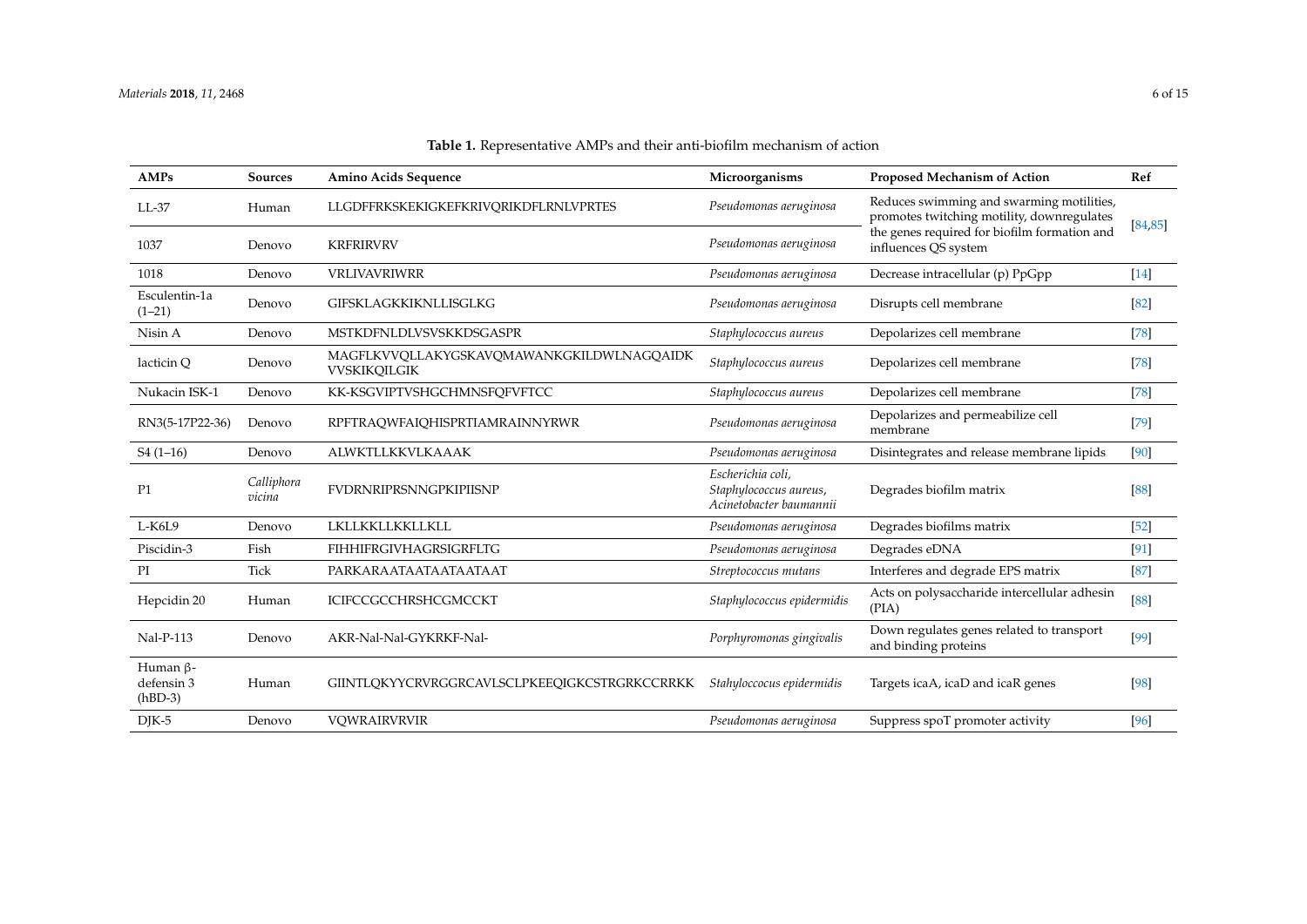<span id="page-6-0"></span>

**EXECUTE 1** and/or action on targets sites. and/or action on targets sites. **Figure 2.** Representation of the different targets of anti-biofilm AMPs.  $\times$  signs indicate inhibition

### **3. Biofilm Resistance to AMPs**

## *3.1. Interaction with EPS*

*3.1. Interaction with EPS*  It is thought that biofilm mediated resistance to AMPs is mainly due to their interaction with EPS, however the exact mechanism of interaction remained unknown in large number of cases [\[102\]](#page-12-25). Although most of the substances in EPS are negatively charged, the positively charged exopolymer PIA (which is composed of poly-N-acetyl glucosamine) can cause electrostatic repulsion of the cationic AMPs [103]. PIA protects *S. epidermidis* and *S. aureus* from the bactericidal actions of cationic AMPs such as LL-37 and human β-defensin [103]. PIA can also protect bacteria in biofilm from anionic AMP such as dermcidin (a human epithelial secreted) [102]. So, the role of PIA in protection of bacterial biofilms may be due to sequestration of AMPs along with electrostatic repulsion [102]. PIA (which is composed of poly-*N*-acetyl glucosamine) can cause electrostatic repulsion of the cationic AMPs [\[103\]](#page-12-26). PIA protects *S. epidermidis* and *S. aureus* from the bactericidal actions of cationic AMPs such as LL

Gram negative bacteria such as *P. aeruginosa* secrete an anionic extracellular polysaccharide known as alginate which is made up of the uronic acid D-mannuronate and C-5 epimer-L guluronate [104,105]. Alginate can interact with positively charge AMPs and protect P. aeruginosa biofilm embedded cells Alginate can interact with positively charge AMPs and protect *P. aeruginosa* biofilm embedded cells<br>from attack of AMPs [\[106\]](#page-13-1). Wild-type strains such as PAO1, PA14 (a mucoid cystic fibrosis strain), and FRD1 (a mutant which lacks alginate producing ability) can be easily killed by human leukocytes and FRD1 (a mutant which lacks alginate producing ability) can be easily killed by human leukocytes<br>and their peptides within 4 h of exposure, [\[107\]](#page-13-2) but became resistant in the presence of alginate [107]. Alginate can bind and induce an  $\alpha$ -helical conformation for AMPs such as magainin II and cecropin P1 which is similar to their interaction with cytoplasmic membranes, suggesting that alginate can mediate hydrophobic interactions with AMPs despite its hydrophilic nature [106]. Alginate can trap AMPs in hydrophobic microdomains which consist of pyranosyl C-H groups that are inducible upon formation of AMPs-alginate complexes due to charge neutralization between the two species  $[108]$ . However, with the exception of cystic fibrosis, mucoid strains of *P. aeruginosa* account for only 1% of isolates from infections [109] so the role of mucoid strains in medical device related infections is limited. In contrast to mucoid strains, non-mucoid strains contain low levels of alginate [110] but can use either Pel or Psl<br>(a structural cationic exopolysaccharide) to develop biofilms [\[111\]](#page-13-6). (a structural cationic exopolysaccharide) to develop biofilms [111]. Alginate can bind and induce an  $\alpha$ -helical conformation for AMPs such as magainin II and cecropin P1 which is similar to their interaction with cytoplasmic membranes, suggesting that alginate can mediate hydrophobic int

# strains contain low levels of alginate [110] but can use either Pel or Psl (a structural cationic 3.2. Adaptive Resistance Mechanism

Staphylococci have a peptide sensing system known as *aps*, which was first recognized in *S. epidermidis* [\[112\]](#page-13-7). The *aps* consist of two-component system that has a sensor histidine kinase (ApsS)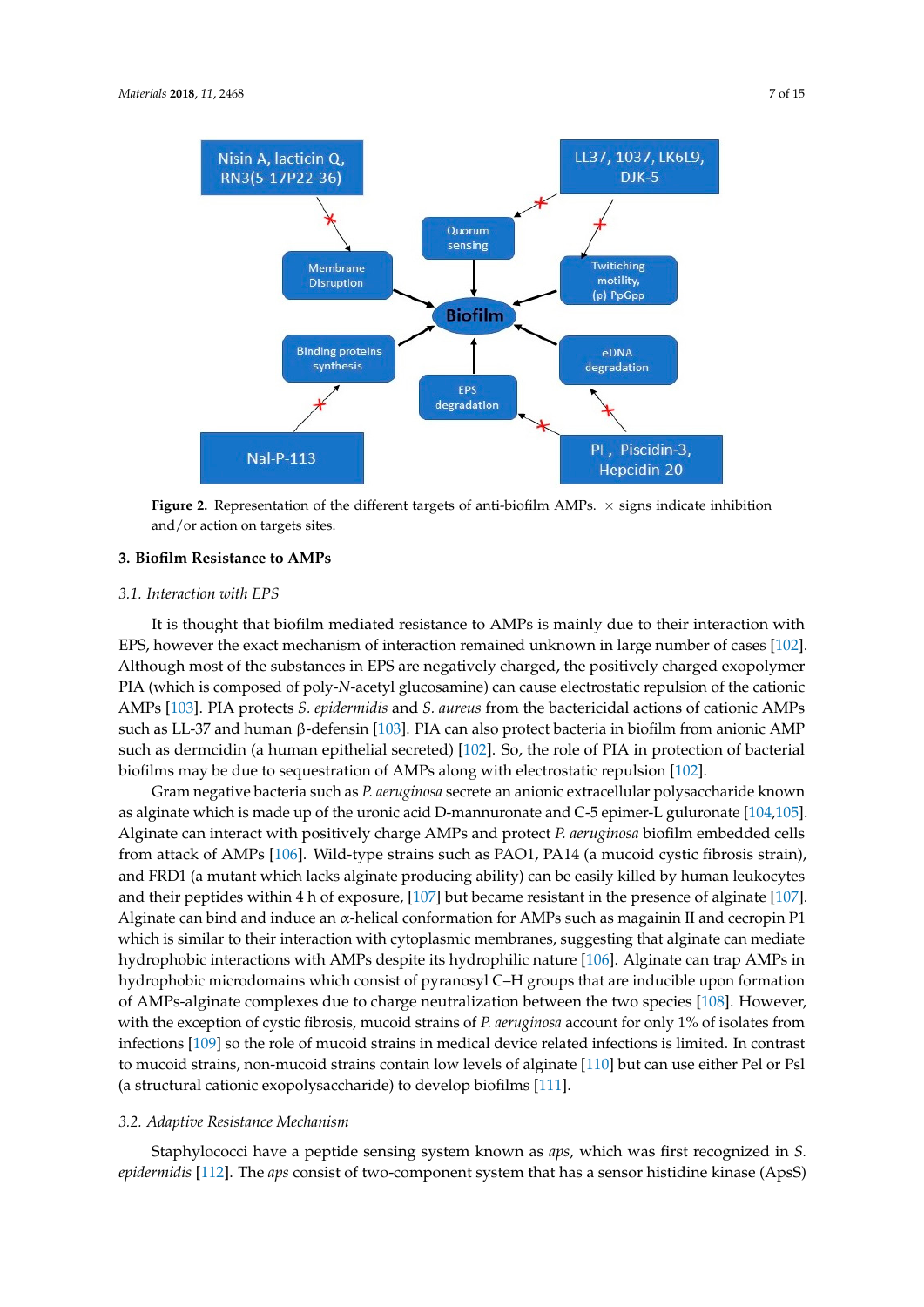and a DNA-binding response regulator (ApsR). A third component (ApsX) is also found only in some staphylococci species [\[112\]](#page-13-7). This *aps* system can protect Gram positive bacteria including methicillin resistant *S. aureus* (MRSA) strains from action of AMPs [\[113\]](#page-13-8). The aps system upregulates D-alanylation of teichoic acid and increases the expression of putative AMP efflux pumps [\[114\]](#page-13-9). A D-alanine deficient mutant of *E*. *faecalis* produced less biofilm but was more resistant to AMPs than the wild type [\[115\]](#page-13-10). The PhoP/PhoQ genetic system found in *P. aeruginosa* and *Salmonella enterica* [\[116\]](#page-13-11) is used to sense AMPs [\[117\]](#page-13-12). This system tends to change the structure of LPS by addition of aminoarabinose to lipid A, which has the effect of decreasing the net negative charge of lipopolysaccharides [\[118\]](#page-13-13). Therefore, this system may also confer resistance of biofilm bacteria to AMPs. A two-component regulatory system pmrA-pmrB identified in *P. aeruginosa* that regulates resistance to polymyxin B, polymyxins E, cattle indolicidin and LL-37 [\[119\]](#page-13-14) modifies lipopolysaccharides in the outer membrane of bacteria and this reduces the AMPs interaction with the outer membrane [\[120](#page-13-15)[,121\]](#page-13-16) this confering resistance.

#### *3.3. Heterogeneity*

Biofilms consist of structurally and functionally diverse bacterial populations and maintain a micro-environment which controls microbial activity, intracellular signaling and metabolic and genetic material exchange [\[122\]](#page-13-17). These properties can establish cellular and communal behaviors which result in tolerance and persistence of cells in the presence of antimicrobials [\[122\]](#page-13-17). For example, colistin can kill low metabolically active *P. aeruginosa* in biofilms but cannot destroy metabolically active cells [\[123\]](#page-13-18). This resistance to colistin in biofilms may be due to physiological tolerance [\[124\]](#page-13-19). *E. coli* possessing IncF plasmids can differentiate into structured and unstructured biofilms and can produce genetically regulated tolerant subpopulations [\[124\]](#page-13-19). Colistin can kill a small number of genetically tolerant bacteria in structured biofilms but can kill a high number of bacteria in unstructured biofilms. [\[124\]](#page-13-19).

#### *3.4. Synergy of Anti-Biofilm AMPs with Antibiotics*

The anti-biofilm activity of AMPs can be enhanced against biofilms by combining them with antibiotics [\[125–](#page-13-20)[128\]](#page-14-0). Combination strategies are useful since they can target a variety of microbial communities present with different metabolisms cells in low pH, hypoxic or low nutritious environments [\[129\]](#page-14-1). AMP-1018 can prevent initial bacterial attachment to surfaces by inhibiting the synthesis of (p)ppGpp [\[23\]](#page-9-10). When 1018 was used in combination with ceftazidime, ciprofloxacin, imipenem, or tobramycin, at sub-MIC this combination could inhibit 50% biofilms produced by *P. aeruginosa*, *E. coli*, *A.* baumannii, *K. pneumoniae, S.* enterica, and methicillin-resistant *S. aureus (MRSA)* [\[23\]](#page-9-10). Similarly, colistin in combination with temporin A (TEMP-A), citropin 1.1 (CIT-1.1) and tachyplesin I (TP-I-L) can eradiate mature biofilms of drug resistant *P. aeruginosa* and *S. aureus* [\[130\]](#page-14-2). AMPs can act synergistically with antibiotics against biofilm following two types of mechanism. Firstly, AMPs-antibiotic combinations can degrade biofilms matrix then AMPs act alone and disperse biofilms embedded cells [\[131\]](#page-14-3). AMP-antibiotic combinations can also be used against fungal biofilms [\[132\]](#page-14-4). An antifungal plant defensin derived peptide HsLin06\_18 acts synergistically with caspofungin against *Candida glabrata* and *Candida albicans*. HsLin06\_18 was shown to act by permeabilization cell membrane which facilitated caspofungin penetration into the fungal cells, inducing death at a sub-inhibitory concentration [\[132\]](#page-14-4).

#### **4. Future Considerations**

Treating bacterial infections caused by biofilm-producing microorganisms is a troublesome task and a major challenge for health care systems. Antibiotic therapy or antibiotic releasing products are not adequate to control biofilm related infections, particularly due to the emergence of antibiotic resistant infections. Currently, there is no clear answer for the management and prevention of these infections. Use of very high concentrations of antibiotics in attempts to disrupt or prevent biofilm formation can be associated with cytotoxicity and poor prognosis. Hence, finding an alternative class of drugs to address biofilm-related infections represents a promising strategy. AMPs have broad-spectrum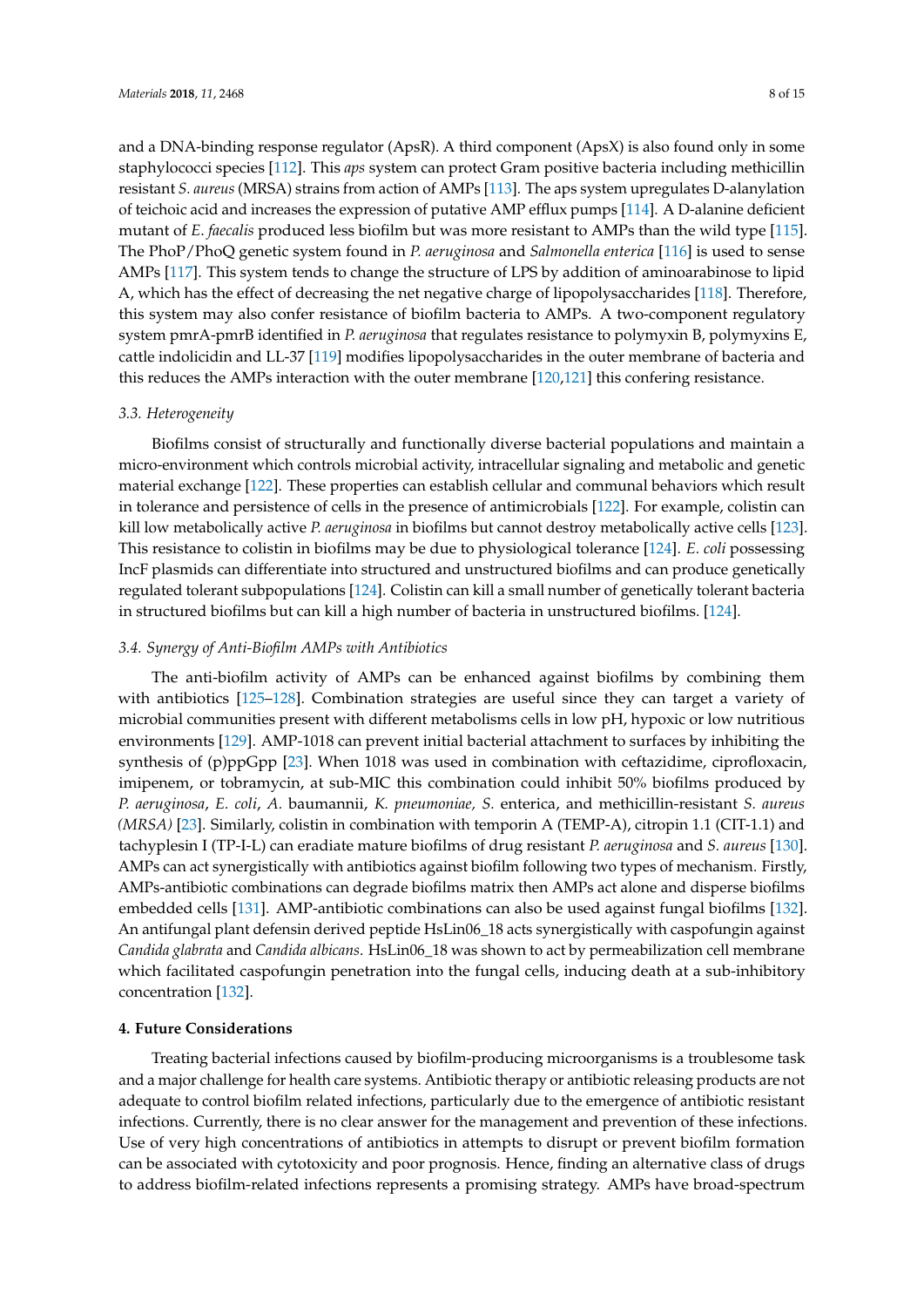antimicrobial activity and are generally immune to development of bacterial resistance [\[45](#page-10-7)[,133\]](#page-14-5) and can work synergistically with first line antibiotics. AMPs have several promising characteristics that can be used to inhibit biofilms. However, there is limited information on the interaction of AMPs with biofilm components. More research is needed to understand their precise mechanisms of action such as inhibiting QS signals that restrict biofilm formation and interfere with signaling pathways involved in the synthesis of EPS. Molecular modelling approaches may provide insights on action of AMPs on biofilms. AMP-AMP and AMP-drug combinations that can induce biofilm matrix degradation could be the potential areas of future anti-biofilm research.

In conclusion, this review found that AMPs have a variety of active anti-biofilm mechanisms that could be exploited for clinical applications to eradicate biofilms. It is clear that AMPs have high potential for further development as an active anti-biofilm agent, particularly in the high-risk environments such as hospital settings. AMPs could be used as a stand-alone therapy or in combination with other antimicrobials to eradicate biofilms. Further in vivo investigations are warranted to better understand the complex host environment that may affect their efficacy by reducing their activity and stability. Moreover, the role of immunomodulatory activities must be evaluated in complex biofilm environment in vivo.

**Funding:** This research was funded by Australian Research Council (ARC) discovery project funding scheme (project number DP160101664).

**Acknowledgments:** The first author received PhD scholarship from Higher Education Commission (HEC) of Pakistan and the University of New South Wales, Australia.

**Conflicts of Interest:** The authors declare no conflict of interest.

### **References**

- <span id="page-8-0"></span>1. Costerton, J.W.; Stewart, P.S.; Greenberg, E.P. Bacterial biofilms: A common cause of persistent infections. *Science* **1999**, *284*, 1318–1322. [\[CrossRef\]](http://dx.doi.org/10.1126/science.284.5418.1318) [\[PubMed\]](http://www.ncbi.nlm.nih.gov/pubmed/10334980)
- <span id="page-8-1"></span>2. Hall-Stoodley, L.; Stoodley, P. Evolving concepts in biofilm infections. *Cell. Microbiol.* **2009**, *11*, 1034–1043. [\[CrossRef\]](http://dx.doi.org/10.1111/j.1462-5822.2009.01323.x) [\[PubMed\]](http://www.ncbi.nlm.nih.gov/pubmed/19374653)
- <span id="page-8-2"></span>3. Hall-Stoodley, L.; Stoodley, P.; Kathju, S.; Høiby, N.; Moser, C.; William Costerton, J.; Moter, A.; Bjarnsholt, T. Towards diagnostic guidelines for biofilm-associated infections. *FEMS Immun. Med. Microbiol.* **2012**, *65*, 127–145. [\[CrossRef\]](http://dx.doi.org/10.1111/j.1574-695X.2012.00968.x) [\[PubMed\]](http://www.ncbi.nlm.nih.gov/pubmed/22469292)
- <span id="page-8-3"></span>4. Roy, R.; Tiwari, M.; Donelli, G.; Tiwari, V. Strategies for combating bacterial biofilms: A focus on anti-biofilm agents and their mechanisms of action. *Virulence* **2018**, *9*, 522–554. [\[CrossRef\]](http://dx.doi.org/10.1080/21505594.2017.1313372) [\[PubMed\]](http://www.ncbi.nlm.nih.gov/pubmed/28362216)
- <span id="page-8-4"></span>5. Costerton, J.W.; Cheng, K.J.; Geesey, G.G.; Ladd, T.I.; Nickel, J.C.; Dasgupta, M.; Marrie, T.J. Bacterial biofilms in nature and disease. *Annu. Rev. Microbiol.* **1987**, *41*, 435–464. [\[CrossRef\]](http://dx.doi.org/10.1146/annurev.mi.41.100187.002251) [\[PubMed\]](http://www.ncbi.nlm.nih.gov/pubmed/3318676)
- 6. Anwar, H.; Dasgupta, M.K.; Costerton, J.W. Testing the susceptibility of bacteria in biofilms to antibacterial agents. *Antimicrob. Agents Chemother.* **1990**, *34*, 2043–2046. [\[CrossRef\]](http://dx.doi.org/10.1128/AAC.34.11.2043) [\[PubMed\]](http://www.ncbi.nlm.nih.gov/pubmed/2073094)
- <span id="page-8-5"></span>7. Matz, C.; Bergfeld, T.; Rice, S.A.; Kjelleberg, S. Microcolonies, quorum sensing and cytotoxicity determine the survival of Pseudomonas aeruginosa biofilms exposed to protozoan grazing. *Environ. Microbiol.* **2004**, *6*, 218–226. [\[CrossRef\]](http://dx.doi.org/10.1111/j.1462-2920.2004.00556.x) [\[PubMed\]](http://www.ncbi.nlm.nih.gov/pubmed/14871206)
- <span id="page-8-6"></span>8. Shirtliff, M.E.; Peters, B.M.; Jabra-Rizk, M.A. Cross-kingdom interactions: Candida albicans and bacteria. *FEMS Microbiol. Lett* **2009**, *299*, 1–8. [\[CrossRef\]](http://dx.doi.org/10.1111/j.1574-6968.2009.01668.x) [\[PubMed\]](http://www.ncbi.nlm.nih.gov/pubmed/19552706)
- <span id="page-8-7"></span>9. Flemming, H.C.; Wingender, J. The biofilm matrix. *Nat. Rev. Microbiol.* **2010**, *8*, 623–633. [\[CrossRef\]](http://dx.doi.org/10.1038/nrmicro2415) [\[PubMed\]](http://www.ncbi.nlm.nih.gov/pubmed/20676145)
- <span id="page-8-8"></span>10. Stoodley, P.; Sauer, K.; Davies, D.G.; Costerton, J.W. Biofilms as complex differentiated communities. *Ann. Rev. Microbiol.* **2002**, *56*, 187–209. [\[CrossRef\]](http://dx.doi.org/10.1146/annurev.micro.56.012302.160705)
- <span id="page-8-9"></span>11. De la Fuente-Núñez, C.; Reffuveille, F.; Fernández, L.; Hancock, R.E. Bacterial biofilm development as a multicellular adaptation: Antibiotic resistance and new therapeutic strategies. *Curr. Opin. Microbiol.* **2013**, *16*, 580–589. [\[CrossRef\]](http://dx.doi.org/10.1016/j.mib.2013.06.013) [\[PubMed\]](http://www.ncbi.nlm.nih.gov/pubmed/23880136)
- <span id="page-8-10"></span>12. Hall-Stoodley, L.; Costerton, J.W.; Stoodley, P. Bacterial biofilms: From the natural environment to infectious diseases. *Nat. Rev. Microbiol.* **2004**, *2*, 95. [\[CrossRef\]](http://dx.doi.org/10.1038/nrmicro821) [\[PubMed\]](http://www.ncbi.nlm.nih.gov/pubmed/15040259)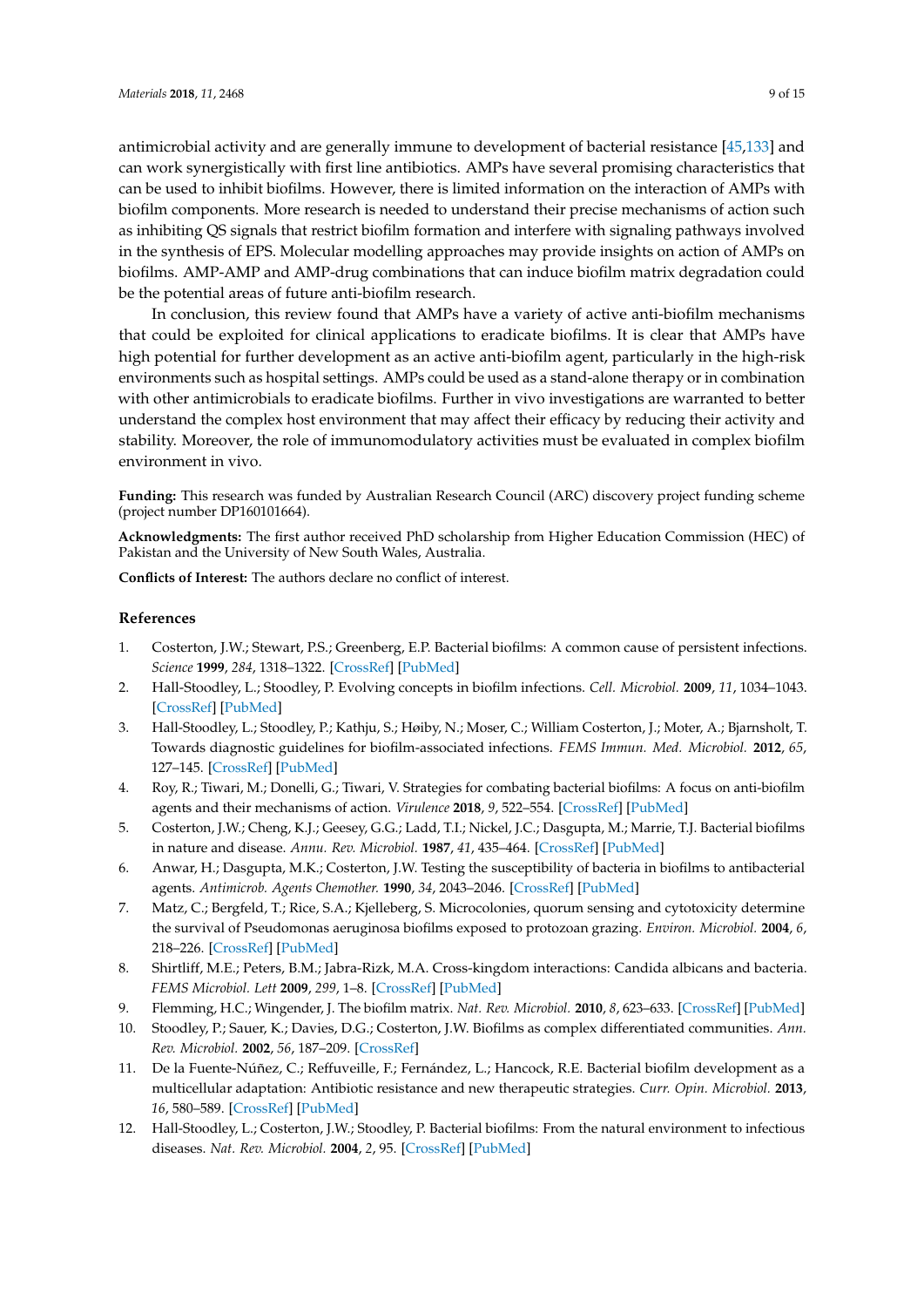- <span id="page-9-19"></span><span id="page-9-0"></span>13. Porat, Y.; Marynka, K.; Tam, A.; Steinberg, D.; Mor, A. Acyl-substituted dermaseptin S4 derivatives with improved bactericidal properties, including on oral microflora. *Antimicrob. Agents Chemother.* **2006**, *50*, 4153–4160. [\[CrossRef\]](http://dx.doi.org/10.1128/AAC.00750-06) [\[PubMed\]](http://www.ncbi.nlm.nih.gov/pubmed/17043126)
- <span id="page-9-1"></span>14. De la Fuente-Nunez, C.; Reffuveille, F.; Mansour, S.C.; Reckseidler-Zenteno, S.L.; Hernandez, D.; Brackman, G.; Coenye, T.; Hancock, R.E. D-enantiomeric peptides that eradicate wild-type and multidrugresistant biofilms and protect against lethal *Pseudomonas aeruginosa* infections. *Chem. Biol.* **2015**, *22*, 196–205. [\[CrossRef\]](http://dx.doi.org/10.1016/j.chembiol.2015.01.002) [\[PubMed\]](http://www.ncbi.nlm.nih.gov/pubmed/25699603)
- <span id="page-9-2"></span>15. De la Fuente-Núñez, C.; Reffuveille, F.; Haney, E.F.; Straus, S.K.; Hancock, R.E. Broad-spectrum anti-biofilm peptide that targets a cellular stress response. *PloS. Pathog.* **2014**, *10*, e1004152. [\[CrossRef\]](http://dx.doi.org/10.1371/journal.ppat.1004152) [\[PubMed\]](http://www.ncbi.nlm.nih.gov/pubmed/24852171)
- <span id="page-9-3"></span>16. Donlan, R.M. Biofilms: Microbial Life on Surfaces. *Emerg. Inf. Dis.* **2002**, *8*, 881–890. [\[CrossRef\]](http://dx.doi.org/10.3201/eid0809.020063) [\[PubMed\]](http://www.ncbi.nlm.nih.gov/pubmed/12194761)
- <span id="page-9-4"></span>17. Stoica, P.; Chifiriuc, M.C.; Rapa, M.; Lazăr, V. Overview of biofilm-related problems in medical devices. In *Biofilms and Implantable Medical Devices*; Deng, Y., Lv, W., Eds.; Woodhead Publishing: Cambridge, UK, 2017; pp. 3–23.
- <span id="page-9-5"></span>18. Dalton, H.M.; March, P.E. Molecular genetics of bacterial attachment and biofouling. *Curr. Opin. Biotechnol.* **1998**, *9*, 252–255. [\[CrossRef\]](http://dx.doi.org/10.1016/S0958-1669(98)80055-4)
- <span id="page-9-6"></span>19. Garrett, T.R.; Bhakoo, M.; Zhang, Z. Bacterial adhesion and biofilms on surfaces. *Prog. Nat. Sci.* **2008**, *18*, 1049–1056. [\[CrossRef\]](http://dx.doi.org/10.1016/j.pnsc.2008.04.001)
- <span id="page-9-7"></span>20. Whittaker, C.J.; Klier, C.M.; Kolenbrander, P.E. Mechanisms of adhesion by oral bacteria. *Ann. Rev. Microbiol.* **1996**, *50*, 513–552. [\[CrossRef\]](http://dx.doi.org/10.1146/annurev.micro.50.1.513) [\[PubMed\]](http://www.ncbi.nlm.nih.gov/pubmed/8905090)
- <span id="page-9-8"></span>21. Costerton, J.W. Introduction to biofilm. *Int. J. Antimicrob. Agents.* **1999**, *11*, 217–221. [\[CrossRef\]](http://dx.doi.org/10.1016/S0924-8579(99)00018-7)
- <span id="page-9-9"></span>22. de la Fuente-Núñez, C.; Cardoso, M.H.; de Souza Cândido, E.; Franco, O.L.; Hancock, R.E. Synthetic antibiofilm peptides. *Biochimic. Biophys. Acta. Biomem.* **2016**, *1858*, 1061–1069. [\[CrossRef\]](http://dx.doi.org/10.1016/j.bbamem.2015.12.015) [\[PubMed\]](http://www.ncbi.nlm.nih.gov/pubmed/26724202)
- <span id="page-9-10"></span>23. Reffuveille, F.; de la Fuente-Núñez, C.; Mansour, S.; Hancock, R.E.W. A Broad-Spectrum Antibiofilm Peptide Enhances Antibiotic Action against Bacterial Biofilms. *Antmicrob. Agents Chemother.* **2014**, *58*, 5363–5371. [\[CrossRef\]](http://dx.doi.org/10.1128/AAC.03163-14) [\[PubMed\]](http://www.ncbi.nlm.nih.gov/pubmed/24982074)
- <span id="page-9-11"></span>24. Stewart, P.S. Theoretical aspects of antibiotic diffusion into microbial biofilms. *Antmicrob. Agents Chemother.* **1996**, *40*, 2517–2522. [\[CrossRef\]](http://dx.doi.org/10.1128/AAC.40.11.2517)
- 25. Mah, T.-F.C.; O'toole, G.A. Mechanisms of biofilm resistance to antimicrobial agents. *Trends. Microbiol.* **2001**, *9*, 34–39. [\[CrossRef\]](http://dx.doi.org/10.1016/S0966-842X(00)01913-2)
- 26. Arciola, C.R.; Campoccia, D.; Speziale, P.; Montanaro, L.; Costerton, J.W. Biofilm formation in Staphylococcus implant infections. A review of molecular mechanisms and implications for biofilm-resistant materials. *Biomaterials* **2012**, *33*, 5967–5982. [\[CrossRef\]](http://dx.doi.org/10.1016/j.biomaterials.2012.05.031) [\[PubMed\]](http://www.ncbi.nlm.nih.gov/pubmed/22695065)
- 27. Lewis, K. Riddle of biofilm resistance. *Antmicrob. Agents Chemother.* **2001**, *45*, 999–1007. [\[CrossRef\]](http://dx.doi.org/10.1128/AAC.45.4.999-1007.2001) [\[PubMed\]](http://www.ncbi.nlm.nih.gov/pubmed/11257008)
- 28. Hoiby, N.; Ciofu, O.; Johansen, H.K.; Song, Z.J.; Moser, C.; Jensen, P.O.; Molin, S.; Givskov, M.; Tolker-Nielsen, T.; Bjarnsholt, T. The clinical impact of bacterial biofilms. *Int. J. Oral Sci.* **2011**, *3*, 55–65. [\[CrossRef\]](http://dx.doi.org/10.4248/IJOS11026) [\[PubMed\]](http://www.ncbi.nlm.nih.gov/pubmed/21485309)
- 29. Stewart, P.S.; Roe, F.; Rayner, J.; Elkins, J.G.; Lewandowski, Z.; Ochsner, U.A.; Hassett, D.J. Effect of catalase on hydrogen peroxide penetration into Pseudomonas aeruginosa biofilms. *Appl. Environ. Microbiol.* **2000**, *66*, 836–838. [\[CrossRef\]](http://dx.doi.org/10.1128/AEM.66.2.836-838.2000) [\[PubMed\]](http://www.ncbi.nlm.nih.gov/pubmed/10653761)
- <span id="page-9-12"></span>30. Fux, C.; Costerton, J.W.; Stewart, P.S.; Stoodley, P. Survival strategies of infectious biofilms. *Trends Microbiol.* **2005**, *13*, 34–40. [\[CrossRef\]](http://dx.doi.org/10.1016/j.tim.2004.11.010) [\[PubMed\]](http://www.ncbi.nlm.nih.gov/pubmed/15639630)
- <span id="page-9-13"></span>31. Hoiby, N.; Bjarnsholt, T.; Givskov, M.; Molin, S.; Ciofu, O. Antibiotic resistance of bacterial biofilms. *Int. J. Antimicrob. Agents* **2010**, *35*, 322–332. [\[CrossRef\]](http://dx.doi.org/10.1016/j.ijantimicag.2009.12.011)
- <span id="page-9-14"></span>32. Mah, T.F. Biofilm-specific antibiotic resistance. *Future Microbiol.* **2012**, *7*, 1061–1072. [\[CrossRef\]](http://dx.doi.org/10.2217/fmb.12.76) [\[PubMed\]](http://www.ncbi.nlm.nih.gov/pubmed/22953707)
- <span id="page-9-15"></span>33. Donlan, R.M. Biofilm formation: A clinically relevant microbiological process. *Clin. Infec. Dis.* **2001**, *33*, 1387–1392. [\[CrossRef\]](http://dx.doi.org/10.1086/322972) [\[PubMed\]](http://www.ncbi.nlm.nih.gov/pubmed/11565080)
- <span id="page-9-16"></span>34. Høiby, N.; Bjarnsholt, T.; Moser, C.; Bassi, G.; Coenye, T.; Donelli, G.; Hall-Stoodley, L.; Hola, V.; Imbert, C.; Kirketerp-Møller, K. ESCMID∗ guideline for the diagnosis and treatment of biofilm infections. *Clin. Microbiol. Infect.* **2015**, *21*, S1–S25. [\[CrossRef\]](http://dx.doi.org/10.1016/j.cmi.2014.10.024) [\[PubMed\]](http://www.ncbi.nlm.nih.gov/pubmed/25596784)
- <span id="page-9-17"></span>35. Romling, U.; Kjelleberg, S.; Normark, S.; Nyman, L.; Uhlin, B.E.; Akerlund, B. Microbial biofilm formation: A need to act. *J. Intern. Med.* **2014**, *276*, 98–110. [\[CrossRef\]](http://dx.doi.org/10.1111/joim.12242) [\[PubMed\]](http://www.ncbi.nlm.nih.gov/pubmed/24796496)
- <span id="page-9-18"></span>36. Romling, U.; Balsalobre, C. Biofilm infections, their resilience to therapy and innovative treatment strategies. *J. Intern. Med.* **2012**, *272*, 541–561. [\[CrossRef\]](http://dx.doi.org/10.1111/joim.12004) [\[PubMed\]](http://www.ncbi.nlm.nih.gov/pubmed/23025745)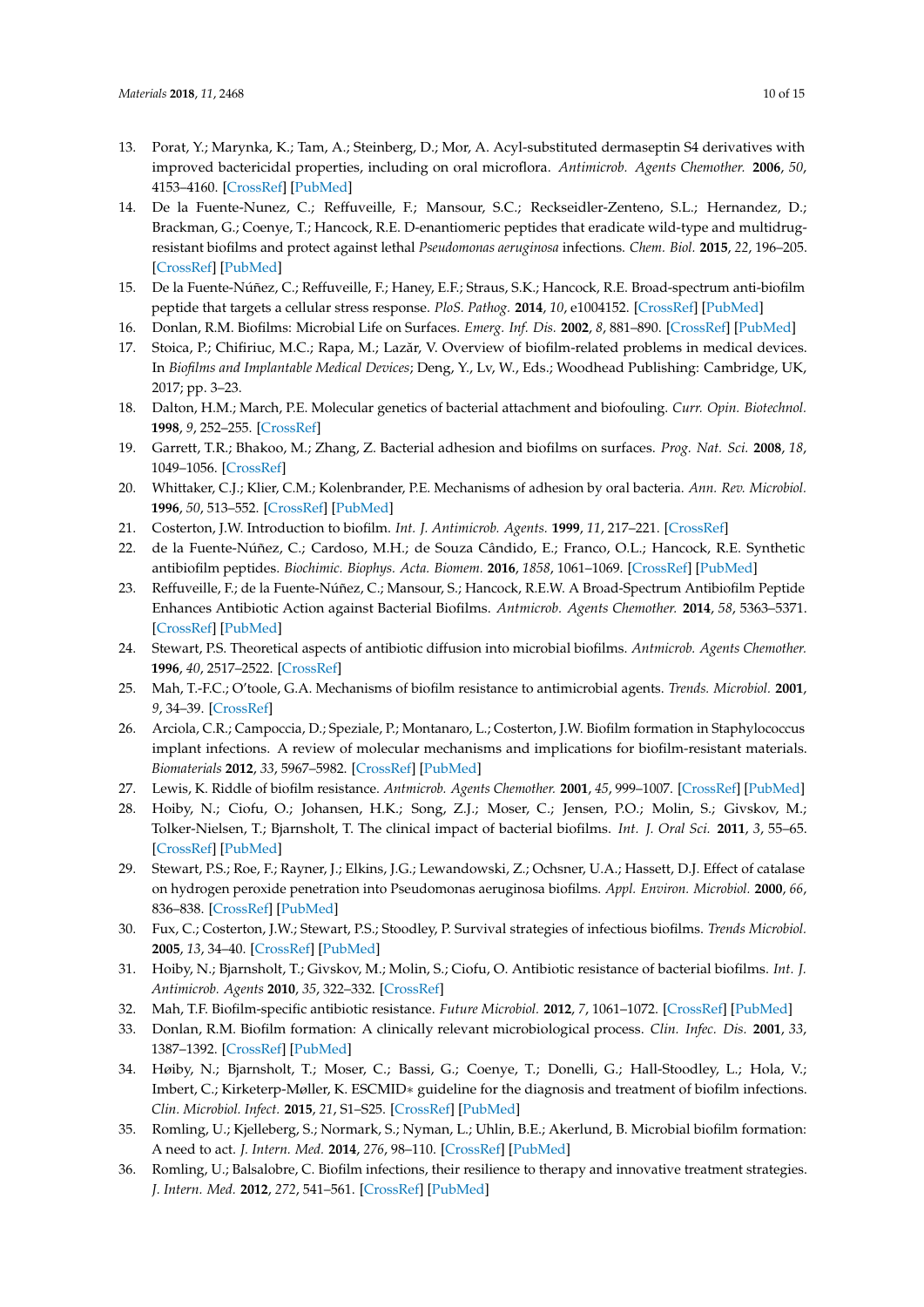- <span id="page-10-0"></span>37. Bryers, J.D. Medical Biofilms. *Biotechnol. Bioeng.* **2008**, *100*, 1–18. [\[CrossRef\]](http://dx.doi.org/10.1002/bit.21838) [\[PubMed\]](http://www.ncbi.nlm.nih.gov/pubmed/18366134)
- <span id="page-10-1"></span>38. Costerton, J.W.; Montanaro, L.; Arciola, C.R. Biofilm in implant infections: Its production and regulation. *Int. J. Art. Organs* **2005**, *28*, 1062–1068. [\[CrossRef\]](http://dx.doi.org/10.1177/039139880502801103)
- <span id="page-10-2"></span>39. Costerton, W.; Veeh, R.; Shirtliff, M.; Pasmore, M.; Post, C.; Ehrlich, G. The application of biofilm science to the study and control of chronic bacterial infections. *J. Clin. Investig.* **2003**, *112*, 1466–1477. [\[CrossRef\]](http://dx.doi.org/10.1172/JCI200320365) [\[PubMed\]](http://www.ncbi.nlm.nih.gov/pubmed/14617746)
- <span id="page-10-3"></span>40. Veerachamy, S.; Yarlagadda, T.; Manivasagam, G.; Yarlagadda, P.K. Bacterial adherence and biofilm formation on medical implants: A review. *Proc. Inst. Mech. Eng. Part. H J. Eng. Med.* **2014**, *228*, 1083–1099. [\[CrossRef\]](http://dx.doi.org/10.1177/0954411914556137) [\[PubMed\]](http://www.ncbi.nlm.nih.gov/pubmed/25406229)
- 41. Bryers, J.D.; Ratner, B.D. Bioinspired implant materials befuddle bacteria. *ASM News-Am. Soc. Microbiol.* **2004**, *70*, 232.
- <span id="page-10-25"></span><span id="page-10-4"></span>42. Castelli, P.; Caronno, R.; Ferrarese, S.; Mantovani, V.; Piffaretti, G.; Tozzi, M.; Lomazzi, C.; Rivolta, N.; Sala, A. New trends in prosthesis infection in cardiovascular surgery. *Surg. Infect.* **2006**, *7* (Suppl. 2), S45–S47. [\[CrossRef\]](http://dx.doi.org/10.1089/sur.2006.7.s2-45)
- <span id="page-10-5"></span>43. Carmen, J.C.; Roeder, B.L.; Nelson, J.L.; Ogilvie, R.L.R.; Robison, R.A.; Schaalje, G.B.; Pitt, W.G. Treatment of biofilm infections on implants with low-frequency ultrasound and antibiotics. *Am. J. Infect. Cont.* **2005**, *33*, 78–82. [\[CrossRef\]](http://dx.doi.org/10.1016/j.ajic.2004.08.002) [\[PubMed\]](http://www.ncbi.nlm.nih.gov/pubmed/15761406)
- <span id="page-10-6"></span>44. Paterson, I.K.; Hoyle, A.; Ochoa, G.; Baker-Austin, C.; Taylor, N.G. Optimising antibiotic usage to treat bacterial infections. *Sci Rep* **2016**, *6*, 37853. [\[CrossRef\]](http://dx.doi.org/10.1038/srep37853) [\[PubMed\]](http://www.ncbi.nlm.nih.gov/pubmed/27892497)
- <span id="page-10-7"></span>45. Bahar, A.A.; Ren, D. Antimicrobial peptides. *Pharmaceuticals* **2013**, *6*, 1543–1575. [\[CrossRef\]](http://dx.doi.org/10.3390/ph6121543) [\[PubMed\]](http://www.ncbi.nlm.nih.gov/pubmed/24287494)
- <span id="page-10-8"></span>46. Brown, K.L.; Hancock, R.E. Cationic host defense (antimicrobial) peptides. *Curr. Opin. Immunol.* **2006**, *18*, 24–30. [\[CrossRef\]](http://dx.doi.org/10.1016/j.coi.2005.11.004) [\[PubMed\]](http://www.ncbi.nlm.nih.gov/pubmed/16337365)
- <span id="page-10-9"></span>47. Groenink, J.; Walgreen-Weterings, E.; van't Hof, W.; Veerman, E.I.; Nieuw Amerongen, A.V. Cationic amphipathic peptides, derived from bovine and human lactoferrins, with antimicrobial activity against oral pathogens. *FEMS Microbiol. Lett.* **1999**, *179*, 217–222. [\[CrossRef\]](http://dx.doi.org/10.1111/j.1574-6968.1999.tb08730.x) [\[PubMed\]](http://www.ncbi.nlm.nih.gov/pubmed/10518718)
- <span id="page-10-10"></span>48. Bradshaw, J.P. Cationic antimicrobial peptides. *BioDrugs* **2003**, *17*, 233–240. [\[CrossRef\]](http://dx.doi.org/10.2165/00063030-200317040-00002) [\[PubMed\]](http://www.ncbi.nlm.nih.gov/pubmed/12899640)
- <span id="page-10-11"></span>49. Huang, Y.; Huang, J.; Chen, Y. Alpha-helical cationic antimicrobial peptides: Relationships of structure and function. *Protein Cell* **2010**, *1*, 143–152. [\[CrossRef\]](http://dx.doi.org/10.1007/s13238-010-0004-3)
- <span id="page-10-12"></span>50. Harris, F.; Dennison, S.R.; Phoenix, D.A. Anionic antimicrobial peptides from eukaryotic organisms. *Curr. Prot. Pep. Sci.* **2009**, *10*, 585–606. [\[CrossRef\]](http://dx.doi.org/10.2174/138920309789630589)
- <span id="page-10-13"></span>51. Batoni, G.; Maisetta, G.; Esin, S. Antimicrobial peptides and their interaction with biofilms of medically relevant bacteria. *Biochim. Biophys. Acta* **2016**, *1858*, 1044–1060. [\[CrossRef\]](http://dx.doi.org/10.1016/j.bbamem.2015.10.013)
- <span id="page-10-14"></span>52. Segev-Zarko, L.; Saar-Dover, R.; Brumfeld, V.; Mangoni, M.L.; Shai, Y. Mechanisms of biofilm inhibition and degradation by antimicrobial peptides. *Biochem. J.* **2015**, *468*, 259–270. [\[CrossRef\]](http://dx.doi.org/10.1042/BJ20141251) [\[PubMed\]](http://www.ncbi.nlm.nih.gov/pubmed/25761937)
- <span id="page-10-15"></span>53. Bowdish, D.M.; Davidson, D.J.; Hancock, R.E. A re-evaluation of the role of host defence peptides in mammalian immunity. *Curr. Protein Pept. Sci.* **2005**, *6*, 35–51. [\[CrossRef\]](http://dx.doi.org/10.2174/1389203053027494) [\[PubMed\]](http://www.ncbi.nlm.nih.gov/pubmed/15638767)
- <span id="page-10-16"></span>54. Boman, H.G. Peptide antibiotics and their role in innate immunity. *Ann. Rev. Immunol.* **1995**, *13*, 61–92. [\[CrossRef\]](http://dx.doi.org/10.1146/annurev.iy.13.040195.000425) [\[PubMed\]](http://www.ncbi.nlm.nih.gov/pubmed/7612236)
- 55. Tossi, A.; Sandri, L.; Giangaspero, A. Amphipathic, alpha-helical antimicrobial peptides. *Biopolymers* **2000**, *55*, 4–30. [\[CrossRef\]](http://dx.doi.org/10.1002/1097-0282(2000)55:1<4::AID-BIP30>3.0.CO;2-M)
- <span id="page-10-17"></span>56. Ebenhan, T.; Gheysens, O.; Kruger, H.G.; Zeevaart, J.R.; Sathekge, M.M. Antimicrobial peptides: Their role as infection-selective tracers for molecular imaging. *BioMed. Res. Int.* **2014**, *2014*, 867381. [\[CrossRef\]](http://dx.doi.org/10.1155/2014/867381) [\[PubMed\]](http://www.ncbi.nlm.nih.gov/pubmed/25243191)
- <span id="page-10-18"></span>57. Tossi, A.; Sandri, L. Molecular diversity in gene-encoded, cationic antimicrobial polypeptides. *Curr. Pharm. Des.* **2002**, *8*, 743–761. [\[CrossRef\]](http://dx.doi.org/10.2174/1381612023395475) [\[PubMed\]](http://www.ncbi.nlm.nih.gov/pubmed/11945169)
- <span id="page-10-19"></span>58. Ganz, T. Defensins: Antimicrobial peptides of innate immunity. *Nat. Rev. Immunol.* **2003**, *3*, 710–720. [\[CrossRef\]](http://dx.doi.org/10.1038/nri1180)
- <span id="page-10-20"></span>59. Lehrer, R.I. Primate defensins. *Nat. Rev. Microbiol.* **2004**, *2*, 727–738. [\[CrossRef\]](http://dx.doi.org/10.1038/nrmicro976)
- <span id="page-10-21"></span>60. Takahashi, D.; Shukla, S.K.; Prakash, O.; Zhang, G. Structural determinants of host defense peptides for antimicrobial activity and target cell selectivity. *Biochimie* **2010**, *92*, 1236–1241. [\[CrossRef\]](http://dx.doi.org/10.1016/j.biochi.2010.02.023)
- <span id="page-10-22"></span>61. Zasloff, M. Antimicrobial peptides of multicellular organisms. *Nature* **2002**, *415*, 389. [\[CrossRef\]](http://dx.doi.org/10.1038/415389a)
- <span id="page-10-23"></span>62. Selsted, M.E.; Harwig, S.S. Determination of the disulfide array in the human defensin HNP-2. A covalently cyclized peptide. *J. Biol. Chem.* **1989**, *264*, 4003–4007. [\[PubMed\]](http://www.ncbi.nlm.nih.gov/pubmed/2917986)
- <span id="page-10-24"></span>63. Tang, Y.Q.; Selsted, M.E. Characterization of the disulfide motif in BNBD-12, an antimicrobial beta-defensin peptide from bovine neutrophils. *J. Biol. Chem.* **1993**, *268*, 6649–6653. [\[PubMed\]](http://www.ncbi.nlm.nih.gov/pubmed/8454636)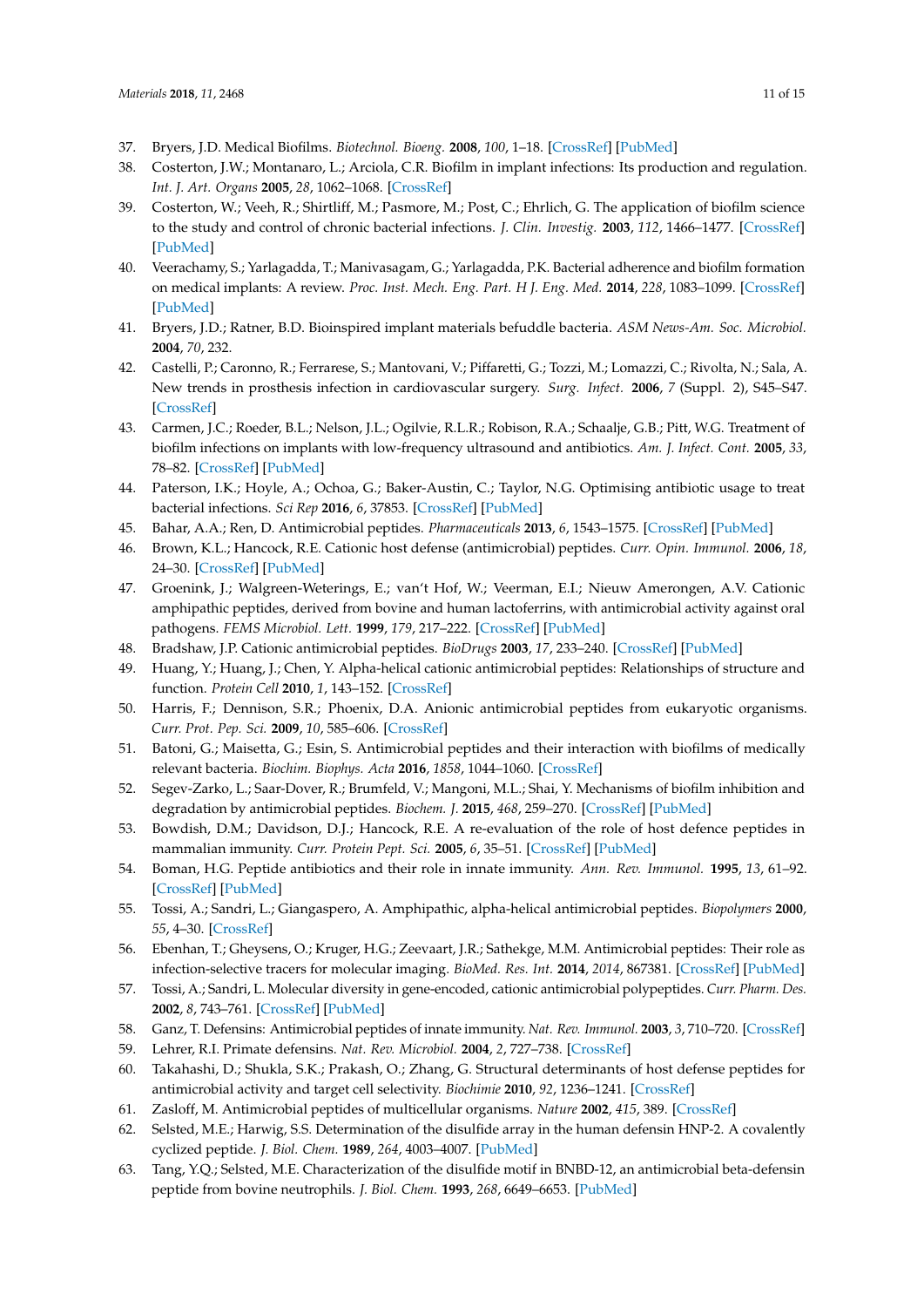- <span id="page-11-0"></span>64. Cruz, J.; Ortiz, C.; Guzman, F.; Fernandez-Lafuente, R.; Torres, R. Antimicrobial peptides: Promising compounds against pathogenic microorganisms. *Curr. Med. Chem.* **2014**, *21*, 2299–2321. [\[CrossRef\]](http://dx.doi.org/10.2174/0929867321666140217110155) [\[PubMed\]](http://www.ncbi.nlm.nih.gov/pubmed/24533812)
- <span id="page-11-1"></span>65. Su, L.Y.; Willner, D.L.; Segall, A.M. An antimicrobial peptide that targets DNA repair intermediates in vitro inhibits Salmonella growth within murine macrophages. *Antimicrob. Agents Chemother.* **2010**, *54*, 1888–1899. [\[CrossRef\]](http://dx.doi.org/10.1128/AAC.01610-09) [\[PubMed\]](http://www.ncbi.nlm.nih.gov/pubmed/20176906)
- <span id="page-11-2"></span>66. Brogden, K.A. Antimicrobial peptides: Pore formers or metabolic inhibitors in bacteria? *Nat. Rev. Microbiol.* **2005**, *3*, 238–250. [\[CrossRef\]](http://dx.doi.org/10.1038/nrmicro1098) [\[PubMed\]](http://www.ncbi.nlm.nih.gov/pubmed/15703760)
- <span id="page-11-3"></span>67. Kragol, G.; Lovas, S.; Varadi, G.; Condie, B.A.; Hoffmann, R.; Otvos, L. The antibacterial peptide pyrrhocoricin inhibits the ATPase actions of DnaK and prevents chaperone-assisted protein folding. *Biochemistry* **2001**, *40*, 3016–3026. [\[CrossRef\]](http://dx.doi.org/10.1021/bi002656a) [\[PubMed\]](http://www.ncbi.nlm.nih.gov/pubmed/11258915)
- <span id="page-11-4"></span>68. Conti, S.; Radicioni, G.; Ciociola, T.; Longhi, R.; Polonelli, L.; Gatti, R.; Cabras, T.; Messana, I.; Castagnola, M.; Vitali, A. Structural and functional studies on a proline-rich peptide isolated from swine saliva endowed with antifungal activity towards Cryptococcus neoformans. *Biochim. Biophys. Acta Biomem.* **2013**, *1828*, 1066–1074. [\[CrossRef\]](http://dx.doi.org/10.1016/j.bbamem.2012.12.013)
- <span id="page-11-5"></span>69. Shai, Y. Mechanism of the binding, insertion and destabilization of phospholipid bilayer membranes by alpha-helical antimicrobial and cell non-selective membrane-lytic peptides. *Biochimic. Biophys. Acta* **1999**, *1462*, 55–70. [\[CrossRef\]](http://dx.doi.org/10.1016/S0005-2736(99)00200-X)
- <span id="page-11-21"></span>70. Peschel, A.; Sahl, H.-G. The co-evolution of host cationic antimicrobial peptides and microbial resistance. *Nat. Rev. Microbiol.* **2006**, *4*, 529. [\[CrossRef\]](http://dx.doi.org/10.1038/nrmicro1441)
- <span id="page-11-6"></span>71. Schuller, F.; Benz, R.; Sahl, H.G. The peptide antibiotic subtilin acts by formation of voltage-dependent multi-state pores in bacterial and artificial membranes. *Eur. J. Biochem.* **1989**, *182*, 181–186. [\[CrossRef\]](http://dx.doi.org/10.1111/j.1432-1033.1989.tb14815.x)
- <span id="page-11-7"></span>72. Tennessen, J.A. Molecular evolution of animal antimicrobial peptides: Widespread moderate positive selection. *J. Evol. Biol.* **2005**, *18*, 1387–1394. [\[CrossRef\]](http://dx.doi.org/10.1111/j.1420-9101.2005.00925.x) [\[PubMed\]](http://www.ncbi.nlm.nih.gov/pubmed/16313451)
- <span id="page-11-8"></span>73. Wimley, W.C.; Hristova, K. Antimicrobial Peptides: Successes, challenges and unanswered questions. *J. Memb. Biol.* **2011**, *239*, 27–34. [\[CrossRef\]](http://dx.doi.org/10.1007/s00232-011-9343-0) [\[PubMed\]](http://www.ncbi.nlm.nih.gov/pubmed/21225255)
- <span id="page-11-20"></span><span id="page-11-9"></span>74. Straus, S.K.; Hancock, R.E. Mode of action of the new antibiotic for Gram-positive pathogens daptomycin: Comparison with cationic antimicrobial peptides and lipopeptides. *Biochim. Biophys. Acta* **2006**, *1758*, 1215–1223. [\[CrossRef\]](http://dx.doi.org/10.1016/j.bbamem.2006.02.009)
- <span id="page-11-10"></span>75. Sang, Y.; Blecha, F. Antimicrobial peptides and bacteriocins: Alternatives to traditional antibiotics. *Anim. Health Res. Rev.* **2008**, *9*, 227–235. [\[CrossRef\]](http://dx.doi.org/10.1017/S1466252308001497) [\[PubMed\]](http://www.ncbi.nlm.nih.gov/pubmed/18983725)
- <span id="page-11-11"></span>76. Haney, E.F.; Mansour, S.C.; Hancock, R.E. Antimicrobial Peptides: An Introduction. *Meth. Mol. Biol.* **2017**, *1548*, 3–22. [\[CrossRef\]](http://dx.doi.org/10.1007/978-1-4939-6737-7_1)
- <span id="page-11-12"></span>77. Sun, E.; Belanger, C.R.; Haney, E.F.; Hancock, R.E. Host defense (antimicrobial) peptides. In *Peptide Applications in Biomedicine, Biotechnology and Bioengineering*; Elsevier: Amsterdam, the Netherlands, 2018; pp. 253–285.
- <span id="page-11-13"></span>78. Okuda, K.; Zendo, T.; Sugimoto, S.; Iwase, T.; Tajima, A.; Yamada, S.; Sonomoto, K.; Mizunoe, Y. Effects of bacteriocins on methicillin-resistant Staphylococcus aureus biofilm. *Antimicrob. Agents Chemother.* **2013**, *57*, 5572–5579. [\[CrossRef\]](http://dx.doi.org/10.1128/AAC.00888-13)
- <span id="page-11-14"></span>79. Pulido, D.; Prats-Ejarque, G.; Villalba, C.; Albacar, M.; González-López, J.J.; Torrent, M.; Moussaoui, M.; Boix, E. A novel RNase 3/ECP peptide for Pseudomonas aeruginosa biofilm eradication. Combining antimicrobial, lipopolysaccharide binding and cell agglutinating activities. *Antimicrob. Agents Chemother.* **2016**, *60*, 6313–6325. [\[CrossRef\]](http://dx.doi.org/10.1128/AAC.00830-16)
- <span id="page-11-15"></span>80. Venge, P. Eosinophil cationic protein (ECP): Molecular and biological properties and the use of ECP as a marker of eosinophil activation in disease. *Clin. Exp. Allergy* **1999**, *29*, 1172–1186. [\[CrossRef\]](http://dx.doi.org/10.1046/j.1365-2222.1999.00542.x)
- <span id="page-11-16"></span>81. Acharya, K.R.; Ackerman, S.J. Eosinophil granule proteins: Form and function. *J. Biol. Chem.* **2014**. [\[CrossRef\]](http://dx.doi.org/10.1074/jbc.R113.546218)
- <span id="page-11-17"></span>82. Luca, V.; Stringaro, A.; Colone, M.; Pini, A.; Mangoni, M.L. Esculentin(1-21), an amphibian skin membrane-active peptide with potent activity on both planktonic and biofilm cells of the bacterial pathogen Pseudomonas aeruginosa. *Cell. Mol. Life. Sci.* **2013**, *70*, 2773–2786. [\[CrossRef\]](http://dx.doi.org/10.1007/s00018-013-1291-7)
- <span id="page-11-18"></span>83. Nagant, C.; Pitts, B.; Stewart, P.S.; Feng, Y.; Savage, P.B.; Dehaye, J.P. Study of the effect of antimicrobial peptide mimic, CSA-13, on an established biofilm formed by P seudomonas aeruginosa. *Microbiologyopen* **2013**, *2*, 318–325. [\[CrossRef\]](http://dx.doi.org/10.1002/mbo3.77) [\[PubMed\]](http://www.ncbi.nlm.nih.gov/pubmed/23436807)
- <span id="page-11-19"></span>84. Overhage, J.; Campisano, A.; Bains, M.; Torfs, E.C.; Rehm, B.H.; Hancock, R.E. Human host defense peptide LL-37 prevents bacterial biofilm formation. *Infect. Immun.* **2008**, *76*, 4176–4182. [\[CrossRef\]](http://dx.doi.org/10.1128/IAI.00318-08) [\[PubMed\]](http://www.ncbi.nlm.nih.gov/pubmed/18591225)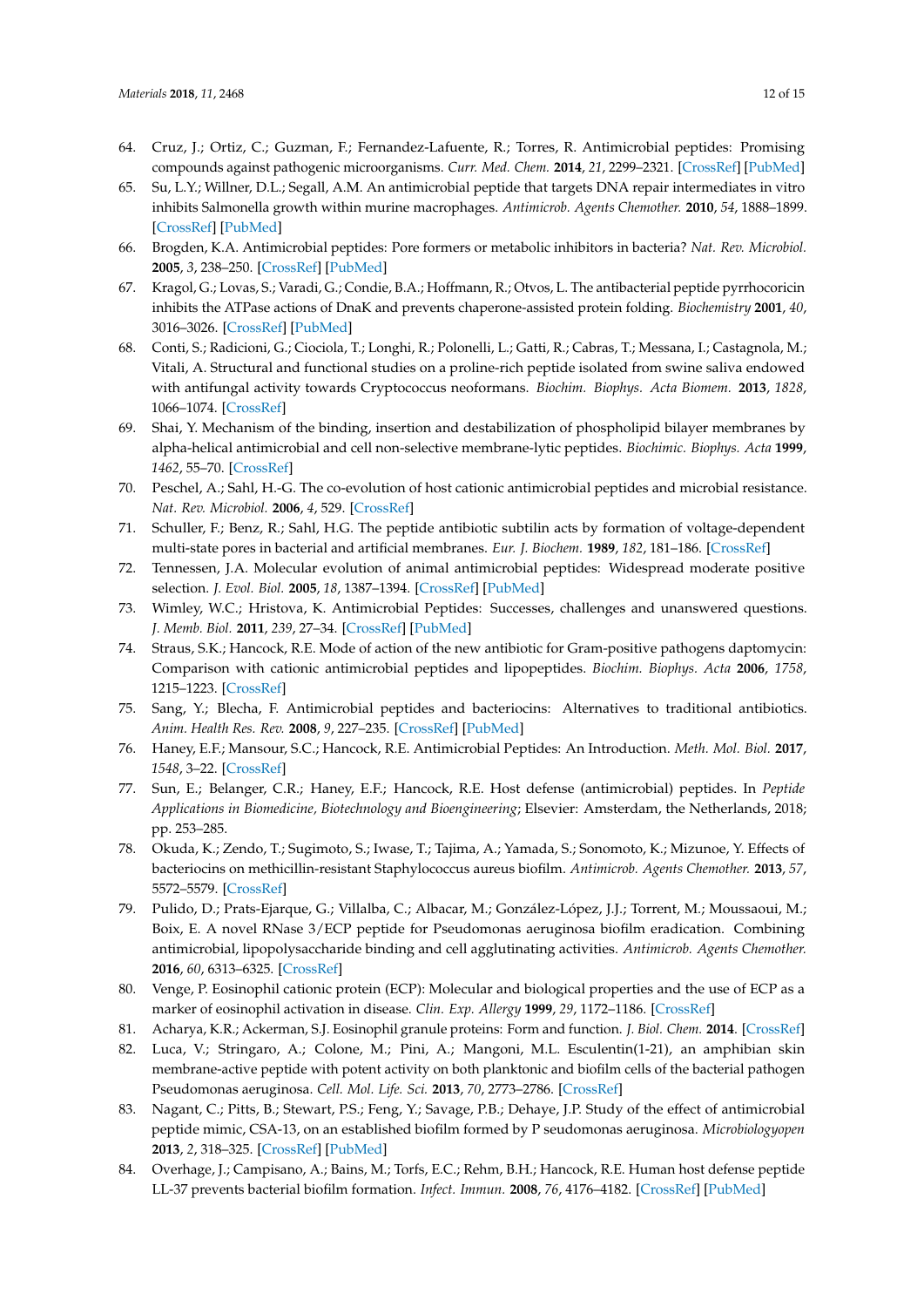- <span id="page-12-21"></span><span id="page-12-20"></span><span id="page-12-19"></span><span id="page-12-18"></span><span id="page-12-17"></span><span id="page-12-0"></span>85. de la Fuente-Núñez, C.; Korolik, V.; Bains, M.; Nguyen, U.; Breidenstein, E.B.M.; Horsman, S.; Lewenza, S.; Burrows, L.; Hancock, R.E.W. Inhibition of Bacterial Biofilm Formation and Swarming Motility by a Small Synthetic Cationic Peptide. *Antimicrob. Agents Chemother.* **2012**, *56*, 2696–2704. [\[CrossRef\]](http://dx.doi.org/10.1128/AAC.00064-12) [\[PubMed\]](http://www.ncbi.nlm.nih.gov/pubmed/22354291)
- <span id="page-12-1"></span>86. Jorge, P.; Lourenco, A.; Pereira, M.O. New trends in peptide-based anti-biofilm strategies: A review of recent achievements and bioinformatic approaches. *Biofouling* **2012**, *28*, 1033–1061. [\[CrossRef\]](http://dx.doi.org/10.1080/08927014.2012.728210) [\[PubMed\]](http://www.ncbi.nlm.nih.gov/pubmed/23016989)
- <span id="page-12-2"></span>87. Ansari, J.M.; Abraham, N.M.; Massaro, J.; Murphy, K.; Smith-Carpenter, J.; Fikrig, E. Anti-biofilm activity of a self-aggregating peptide against Streptococcus mutans. *Front. Microbiol.* **2017**, *8*, 488. [\[CrossRef\]](http://dx.doi.org/10.3389/fmicb.2017.00488) [\[PubMed\]](http://www.ncbi.nlm.nih.gov/pubmed/28392782)
- <span id="page-12-3"></span>88. Gordya, N.; Yakovlev, A.; Kruglikova, A.; Tulin, D.; Potolitsina, E.; Suborova, T.; Bordo, D.; Rosano, C.; Chernysh, S. Natural antimicrobial peptide complexes in the fighting of antibiotic resistant biofilms: Calliphora vicina medicinal maggots. *PLoS ONE* **2017**, *12*, e0173559. [\[CrossRef\]](http://dx.doi.org/10.1371/journal.pone.0173559) [\[PubMed\]](http://www.ncbi.nlm.nih.gov/pubmed/28278280)
- <span id="page-12-24"></span><span id="page-12-4"></span>89. Brancatisano, F.L.; Maisetta, G.; Di Luca, M.; Esin, S.; Bottai, D.; Bizzarri, R.; Campa, M.; Batoni, G. Inhibitory effect of the human liver-derived antimicrobial peptide hepcidin 20 on biofilms of polysaccharide intercellular adhesin (PIA)-positive and PIA-negative strains of Staphylococcus epidermidis. *Biofouling* **2014**, *30*, 435–446. [\[CrossRef\]](http://dx.doi.org/10.1080/08927014.2014.888062)
- <span id="page-12-23"></span><span id="page-12-5"></span>90. Quiles, F.; Saadi, S.; Francius, G.; Bacharouche, J.; Humbert, F. In situ and real time investigation of the evolution of a Pseudomonas fluorescens nascent biofilm in the presence of an antimicrobial peptide. *Biochimic. Biophys. Acta* **2016**, *1858*, 75–84. [\[CrossRef\]](http://dx.doi.org/10.1016/j.bbamem.2015.10.015)
- <span id="page-12-22"></span><span id="page-12-6"></span>91. Libardo, M.D.J.; Bahar, A.A.; Ma, B.; Fu, R.; McCormick, L.E.; Zhao, J.; McCallum, S.A.; Nussinov, R.; Ren, D.; Angeles-Boza, A.M.; et al. Nuclease activity gives an edge to host-defense peptide piscidin 3 over piscidin 1, rendering it more effective against persisters and biofilms. *FEBS J.* **2017**, *284*, 3662–3683. [\[CrossRef\]](http://dx.doi.org/10.1111/febs.14263)
- <span id="page-12-7"></span>92. Pletzer, D.; Coleman, S.R.; Hancock, R.E. Anti-biofilm peptides as a new weapon in antimicrobial warfare. *Curr. Opin. Microbiol.* **2016**, *33*, 35–40. [\[CrossRef\]](http://dx.doi.org/10.1016/j.mib.2016.05.016)
- <span id="page-12-8"></span>93. Potrykus, K.; Cashel, M. (p)ppGpp: Still magical? *Ann. Rev. Microbiol.* **2008**, *62*, 35–51. [\[CrossRef\]](http://dx.doi.org/10.1146/annurev.micro.62.081307.162903) [\[PubMed\]](http://www.ncbi.nlm.nih.gov/pubmed/18454629)
- <span id="page-12-9"></span>94. Braeken, K.; Moris, M.; Daniels, R.; Vanderleyden, J.; Michiels, J. New horizons for (p) ppGpp in bacterial and plant physiology. *Trends Microbiol.* **2006**, *14*, 45–54. [\[CrossRef\]](http://dx.doi.org/10.1016/j.tim.2005.11.006) [\[PubMed\]](http://www.ncbi.nlm.nih.gov/pubmed/16343907)
- <span id="page-12-10"></span>95. Åberg, A.; Shingler, V.; Balsalobre, C. (p) ppGpp regulates type 1 fimbriation of Escherichia coli by modulating the expression of the site-specific recombinase FimB. *Mol. Microbiol.* **2006**, *60*, 1520–1533. [\[CrossRef\]](http://dx.doi.org/10.1111/j.1365-2958.2006.05191.x) [\[PubMed\]](http://www.ncbi.nlm.nih.gov/pubmed/16796685)
- <span id="page-12-11"></span>96. Pletzer, D.; Wolfmeier, H.; Bains, M.; Hancock, R.E.W. Synthetic Peptides to Target Stringent Response-Controlled Virulence in a Pseudomonas aeruginosa Murine Cutaneous Infection Model. *Front. Microbiol.* **2017**, *8*. [\[CrossRef\]](http://dx.doi.org/10.3389/fmicb.2017.01867) [\[PubMed\]](http://www.ncbi.nlm.nih.gov/pubmed/29021784)
- <span id="page-12-12"></span>97. Rohde, H.; Frankenberger, S.; Zähringer, U.; Mack, D. Structure, function and contribution of polysaccharide intercellular adhesin (PIA) to Staphylococcus epidermidis biofilm formation and pathogenesis of biomaterial-associated infections. *Eur. J. Cell. Biol.* **2010**, *89*, 103–111. [\[CrossRef\]](http://dx.doi.org/10.1016/j.ejcb.2009.10.005) [\[PubMed\]](http://www.ncbi.nlm.nih.gov/pubmed/19913940)
- <span id="page-12-13"></span>98. Zhu, C.; Tan, H.; Cheng, T.; Shen, H.; Shao, J.; Guo, Y.; Shi, S.; Zhang, X. Human beta-defensin 3 inhibits antibiotic-resistant Staphylococcus biofilm formation. *J. Surg. Res.* **2013**, *183*, 204–213. [\[CrossRef\]](http://dx.doi.org/10.1016/j.jss.2012.11.048)
- <span id="page-12-14"></span>99. Wang, H.-Y.; Lin, L.; Tan, L.-S.; Yu, H.-Y.; Cheng, J.-W.; Pan, Y.-P. Molecular pathways underlying inhibitory effect of antimicrobial peptide Nal-P-113 on bacteria biofilms formation of Porphyromonas gingivalis W83 by DNA microarray. *BMC Microbiol.* **2017**, *17*, 37. [\[CrossRef\]](http://dx.doi.org/10.1186/s12866-017-0948-z)
- <span id="page-12-15"></span>100. Hinsa, S.M.; Espinosa-Urgel, M.; Ramos, J.L.; O'Toole, G.A. Transition from reversible to irreversible attachment during biofilm formation by Pseudomonas fluorescens WCS365 requires an ABC transporter and a large secreted protein. *Mol. Microbiol.* **2003**, *49*, 905–918. [\[CrossRef\]](http://dx.doi.org/10.1046/j.1365-2958.2003.03615.x)
- <span id="page-12-16"></span>101. Andersen, R.N.; Ganeshkumar, N.; Kolenbrander, P.E. Cloning of the Streptococcus gordonii PK488 gene, encoding an adhesin which mediates coaggregation with Actinomyces naeslundii PK606. *Infect. Immun.* **1993**, *61*, 981–987.
- <span id="page-12-25"></span>102. Otto, M. Bacterial evasion of antimicrobial peptides by biofilm formation. *Curr. Top. Microbiol. Immunol.* **2006**, *306*, 251–258.
- <span id="page-12-26"></span>103. Vuong, C.; Voyich, J.M.; Fischer, E.R.; Braughton, K.R.; Whitney, A.R.; DeLeo, F.R.; Otto, M. Polysaccharide intercellular adhesin (PIA) protects Staphylococcus epidermidis against major components of the human innate immune system. *Cell. Microbiol.* **2004**, *6*, 269–275. [\[CrossRef\]](http://dx.doi.org/10.1046/j.1462-5822.2004.00367.x) [\[PubMed\]](http://www.ncbi.nlm.nih.gov/pubmed/14764110)
- <span id="page-12-27"></span>104. Gacesa, P. Bacterial alginate biosynthesis-recent progress and future prospects. *Microbiology* **1998**, *144*, 1133–1143. [\[CrossRef\]](http://dx.doi.org/10.1099/00221287-144-5-1133) [\[PubMed\]](http://www.ncbi.nlm.nih.gov/pubmed/9611788)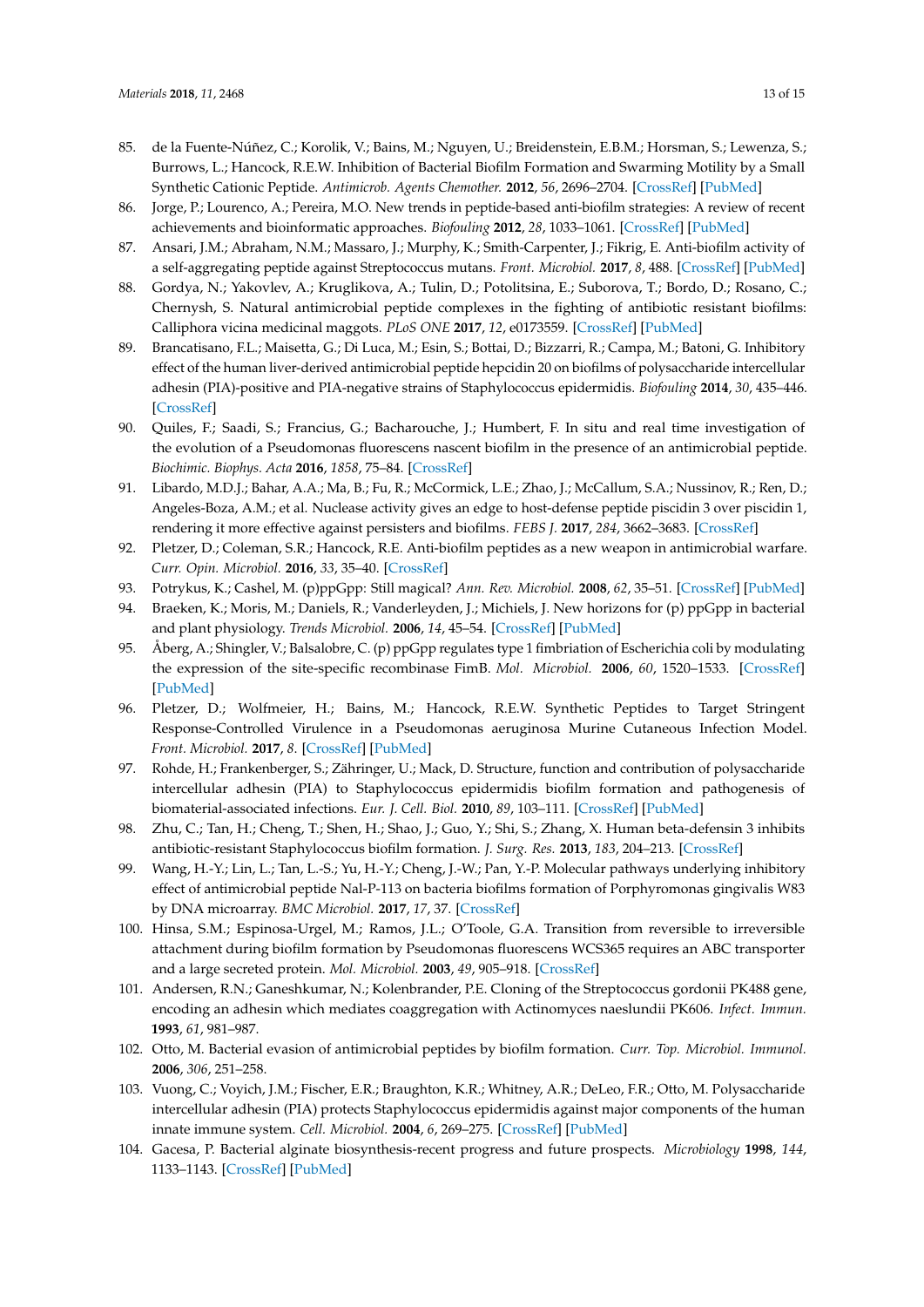- <span id="page-13-0"></span>105. Evans, L.R.; Linker, A. Production and characterization of the slime polysaccharide of Pseudomonas aeruginosa. *J. Bacteriol.* **1973**, *116*, 915–924. [\[PubMed\]](http://www.ncbi.nlm.nih.gov/pubmed/4200860)
- <span id="page-13-1"></span>106. Chan, C.; Burrows, L.L.; Deber, C.M. Helix induction in antimicrobial peptides by alginate in biofilms. *J. Biol. Chem.* **2004**, *279*, 38749–38754. [\[CrossRef\]](http://dx.doi.org/10.1074/jbc.M406044200) [\[PubMed\]](http://www.ncbi.nlm.nih.gov/pubmed/15247257)
- <span id="page-13-2"></span>107. Leid, J.G.; Willson, C.J.; Shirtliff, M.E.; Hassett, D.J.; Parsek, M.R.; Jeffers, A.K. The exopolysaccharide alginate protects Pseudomonas aeruginosa biofilm bacteria from IFN-gamma-mediated macrophage killing. *J. Immunol.* **2005**, *175*, 7512–7518. [\[CrossRef\]](http://dx.doi.org/10.4049/jimmunol.175.11.7512) [\[PubMed\]](http://www.ncbi.nlm.nih.gov/pubmed/16301659)
- <span id="page-13-3"></span>108. Kuo, H.H.; Chan, C.; Burrows, L.L.; Deber, C.M. Hydrophobic interactions in complexes of antimicrobial peptides with bacterial polysaccharides. *Chem. Biol. Drug. Des.* **2007**, *69*, 405–412. [\[CrossRef\]](http://dx.doi.org/10.1111/j.1747-0285.2007.00518.x)
- <span id="page-13-4"></span>109. Doggett, R.G.; Harrison, G.M.; Stillwell, R.N.; Wallis, E.S. An atypical Pseudomonas aeruginosa associated with cystic fibrosis of the pancreas. *J. Ped.* **1966**, *68*, 215–221. [\[CrossRef\]](http://dx.doi.org/10.1016/S0022-3476(66)80152-X)
- <span id="page-13-5"></span>110. Stapper, A.P.; Narasimhan, G.; Ohman, D.E.; Barakat, J.; Hentzer, M.; Molin, S.; Kharazmi, A.; Hoiby, N.; Mathee, K. Alginate production affects Pseudomonas aeruginosa biofilm development and architecture, but is not essential for biofilm formation. *J. Med. Microbiol.* **2004**, *53*, 679–690. [\[CrossRef\]](http://dx.doi.org/10.1099/jmm.0.45539-0) [\[PubMed\]](http://www.ncbi.nlm.nih.gov/pubmed/15184541)
- <span id="page-13-6"></span>111. Colvin, K.M.; Irie, Y.; Tart, C.S.; Urbano, R.; Whitney, J.C.; Ryder, C.; Howell, P.L.; Wozniak, D.J.; Parsek, M.R. The Pel and Psl polysaccharides provide Pseudomonas aeruginosa structural redundancy within the biofilm matrix. *Environ. Microbiol.* **2012**, *14*, 1913–1928. [\[CrossRef\]](http://dx.doi.org/10.1111/j.1462-2920.2011.02657.x) [\[PubMed\]](http://www.ncbi.nlm.nih.gov/pubmed/22176658)
- <span id="page-13-7"></span>112. Li, M.; Lai, Y.; Villaruz, A.E.; Cha, D.J.; Sturdevant, D.E.; Otto, M. Gram-positive three-component antimicrobial peptide-sensing system. *Proc. Natl. Acad. Sci. USA* **2007**, *104*, 9469–9474. [\[CrossRef\]](http://dx.doi.org/10.1073/pnas.0702159104) [\[PubMed\]](http://www.ncbi.nlm.nih.gov/pubmed/17517597)
- <span id="page-13-8"></span>113. Yang, S.-J.; Bayer, A.S.; Mishra, N.N.; Meehl, M.; Ledala, N.; Yeaman, M.R.; Xiong, Y.Q.; Cheung, A.L. The Staphylococcus aureus two-component regulatory system, GraRS, senses and confers resistance to selected cationic antimicrobial peptides. *Infect. Immun.* **2012**, *80*, 74–81. [\[CrossRef\]](http://dx.doi.org/10.1128/IAI.05669-11) [\[PubMed\]](http://www.ncbi.nlm.nih.gov/pubmed/21986630)
- <span id="page-13-9"></span>114. Otto, M. Bacterial sensing of antimicrobial peptides. *Cont. Microbiol.* **2009**, *16*, 136–149. [\[CrossRef\]](http://dx.doi.org/10.1159/000219377)
- <span id="page-13-10"></span>115. Fabretti, F.; Theilacker, C.; Baldassarri, L.; Kaczynski, Z.; Kropec, A.; Holst, O.; Huebner, J. Alanine esters of enterococcal lipoteichoic acid play a role in biofilm formation and resistance to antimicrobial peptides. *Infect. Immun.* **2006**, *74*, 4164–4171. [\[CrossRef\]](http://dx.doi.org/10.1128/IAI.00111-06) [\[PubMed\]](http://www.ncbi.nlm.nih.gov/pubmed/16790791)
- <span id="page-13-11"></span>116. Skiada, A.; Markogiannakis, A.; Plachouras, D.; Daikos, G.L. Adaptive resistance to cationic compounds in Pseudomonas aeruginosa. *Int. J. Antimicrob. Aents* **2011**, *37*, 187–193. [\[CrossRef\]](http://dx.doi.org/10.1016/j.ijantimicag.2010.11.019) [\[PubMed\]](http://www.ncbi.nlm.nih.gov/pubmed/21295448)
- <span id="page-13-12"></span>117. Bader, M.W.; Sanowar, S.; Daley, M.E.; Schneider, A.R.; Cho, U.; Xu, W.; Klevit, R.E.; Le Moual, H.; Miller, S.I. Recognition of antimicrobial peptides by a bacterial sensor kinase. *Cell* **2005**, *122*, 461–472. [\[CrossRef\]](http://dx.doi.org/10.1016/j.cell.2005.05.030) [\[PubMed\]](http://www.ncbi.nlm.nih.gov/pubmed/16096064)
- <span id="page-13-13"></span>118. Ramsey, M.M.; Whiteley, M. Pseudomonas aeruginosa attachment and biofilm development in dynamic environments. *Mol. Microbiol.* **2004**, *53*, 1075–1087. [\[CrossRef\]](http://dx.doi.org/10.1111/j.1365-2958.2004.04181.x)
- <span id="page-13-14"></span>119. McPhee, J.B.; Lewenza, S.; Hancock, R.E. Cationic antimicrobial peptides activate a two-component regulatory system, PmrA-PmrB, that regulates resistance to polymyxin B and cationic antimicrobial peptides in Pseudomonas aeruginosa. *Mol. Microbiol.* **2003**, *50*, 205–217. [\[CrossRef\]](http://dx.doi.org/10.1046/j.1365-2958.2003.03673.x) [\[PubMed\]](http://www.ncbi.nlm.nih.gov/pubmed/14507375)
- <span id="page-13-15"></span>120. Gunn, J.S.; Lim, K.B.; Krueger, J.; Kim, K.; Guo, L.; Hackett, M.; Miller, S.I. PmrA-PmrB-regulated genes necessary for 4-aminoarabinose lipid A modification and polymyxin resistance. *Mol. Microbiol.* **1998**, *27*, 1171–1182. [\[CrossRef\]](http://dx.doi.org/10.1046/j.1365-2958.1998.00757.x) [\[PubMed\]](http://www.ncbi.nlm.nih.gov/pubmed/9570402)
- <span id="page-13-16"></span>121. Gunn, J.S.; Miller, S.I. PhoP-PhoQ activates transcription of pmrAB, encoding a two-component regulatory system involved in Salmonella typhimurium antimicrobial peptide resistance. *J. Bacteriol.* **1996**, *178*, 6857–6864. [\[CrossRef\]](http://dx.doi.org/10.1128/jb.178.23.6857-6864.1996)
- <span id="page-13-17"></span>122. Koo, H.; Allan, R.N.; Howlin, R.P.; Hall-Stoodley, L.; Stoodley, P. Targeting microbial biofilms: Current and prospective therapeutic strategies. *Nat. Rev. Microbiol.* **2017**, *15*, 740–755. [\[CrossRef\]](http://dx.doi.org/10.1038/nrmicro.2017.99)
- <span id="page-13-18"></span>123. Pamp, S.J.; Gjermansen, M.; Johansen, H.K.; Tolker-Nielsen, T. Tolerance to the antimicrobial peptide colistin in Pseudomonas aeruginosa biofilms is linked to metabolically active cells, and depends on the pmr and mexAB-oprM genes. *Mol. Microbiol.* **2008**, *68*, 223–240. [\[CrossRef\]](http://dx.doi.org/10.1111/j.1365-2958.2008.06152.x) [\[PubMed\]](http://www.ncbi.nlm.nih.gov/pubmed/18312276)
- <span id="page-13-19"></span>124. Folkesson, A.; Haagensen, J.A.; Zampaloni, C.; Sternberg, C.; Molin, S. Biofilm induced tolerance towards antimicrobial peptides. *PLoS ONE* **2008**, *3*, e1891. [\[CrossRef\]](http://dx.doi.org/10.1371/journal.pone.0001891) [\[PubMed\]](http://www.ncbi.nlm.nih.gov/pubmed/18382672)
- <span id="page-13-20"></span>125. Mishra, N.M.; Briers, Y.; Lamberigts, C.; Steenackers, H.; Robijns, S.; Landuyt, B.; Vanderleyden, J.; Schoofs, L.; Lavigne, R.; Luyten, W. Evaluation of the antibacterial and antibiofilm activities of novel CRAMP–vancomycin conjugates with diverse linkers. *Org. Biomol. Chem.* **2015**, *13*, 7477–7486. [\[CrossRef\]](http://dx.doi.org/10.1039/C5OB00830A) [\[PubMed\]](http://www.ncbi.nlm.nih.gov/pubmed/26068402)